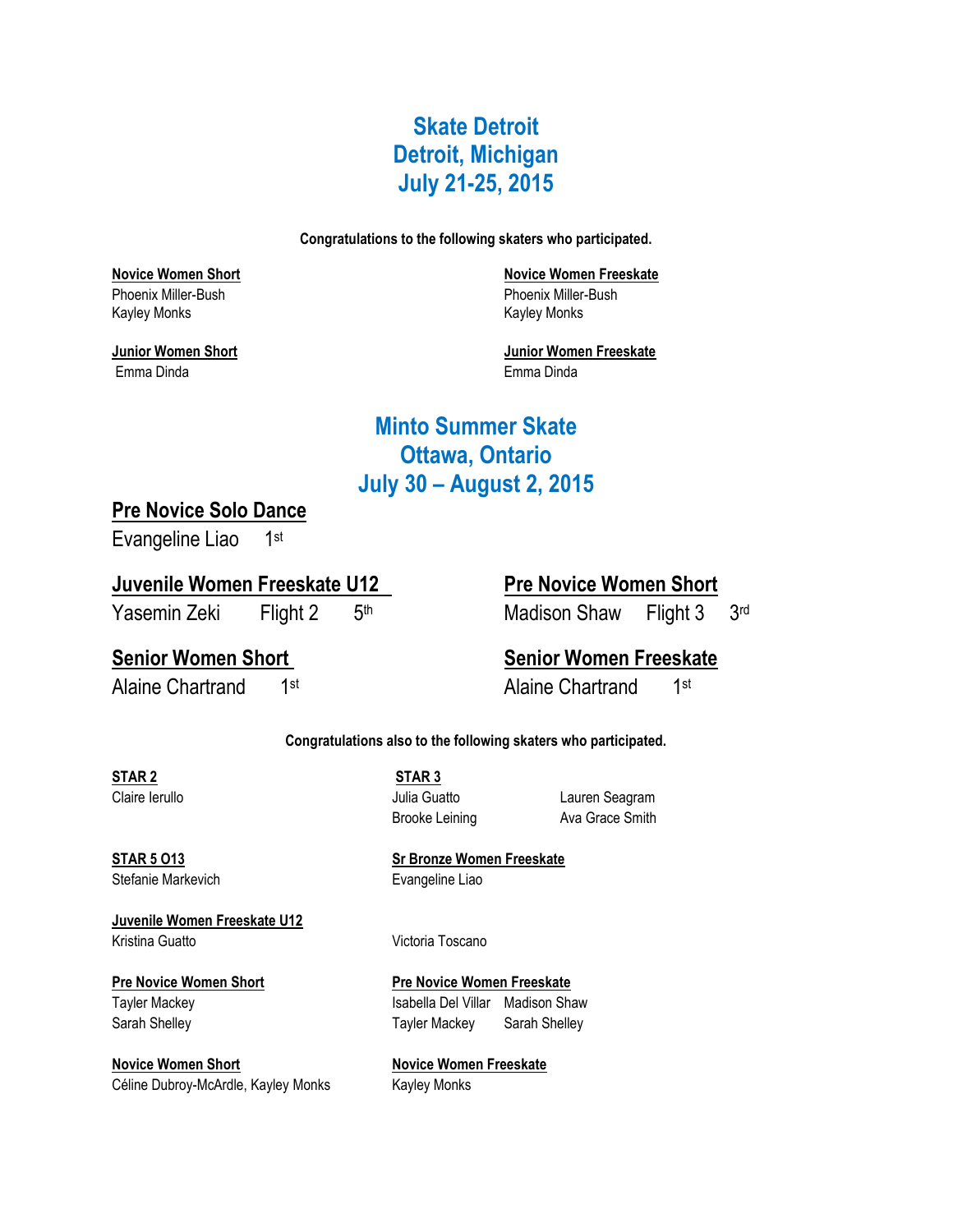## **Summer Sizzle Waterloo, Ontario August 7-9, 2015**

**Pre Juvenile U13 Men Freeskate Juvenile U12 Women Freeskate** Joseph Perrier 2nd

Yasemin Zeki Flight 2

Eugene Zhang 2nd

## **Juvenile U14 Men Freeskate Juvenile U14 Women Freeskate**

Jesse Dalby Flight 1

 $5<sup>th</sup>$ 

3rd

**Senior Silver STARSkate Women Freeskate** Michelle Laplante 1st

**Congratulations also to the following skaters who participated.**

**Pre Juvenile U11 Women Freeskate Juvenile U12 Women Freeskate**

Shannon Bowman

**Pre Novice Women Short Program Pre Novice Women Freeskate** Julianne Li Julianne Li Mina Mircetic

## **Summer Skate Thornhill, Ontario August 13-16, 2014**

## **Pre Novice Women Short Program Junior Women Short Program**

Julianne Li Group 3 5th

Emma Dinda Group  $3$  5<sup>th</sup>

## **Junior Women Group 3 Overall**

Emma Dinda 5<sup>th</sup>

### **Congratulations also to the following skaters who participated.**

**Pre Juvenile U13 Women Freeskate Juvenile U12 Women Freeskate**

Sophie Caceres Vasquez Shannon Bowman

### Pre Novice Women Short Program **Pre Novice Women Freeskate**

Natasha Beaudoin Natasha Beaudoin Isabella Del Villar **Isabella Del Villar** Tayler Mackey **Accord Contract Contract Contract Contract Contract Contract Contract Contract Contract Contract Contract Contract Contract Contract Contract Contract Contract Contract Contract Contract Contract Contract Co** Mina Mircetic **Tayler Mackey Structure 1**<br>Mackey Mackey Mackey Mackey Mina Mircetic

Yasemin Zeki

Mina Mircetic Madison Shaw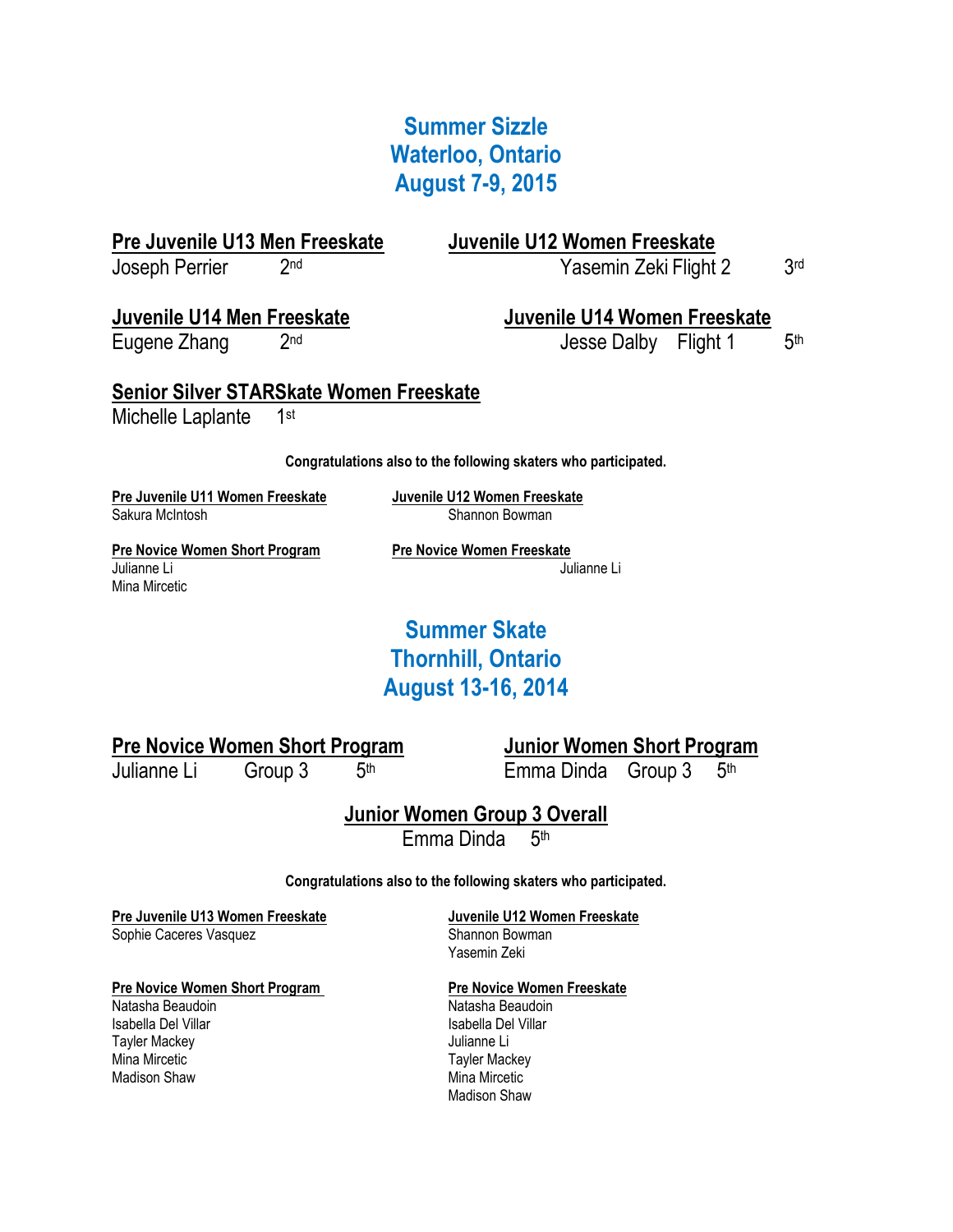**Novice Women Short Program Novice Women Freeskate** Céline Dubroy-McArdle Céline Dubroy-McArdle Phoenix Miller-Bush Phoenix Miller-Bush Kayley Monks **Kayley Monks** Julia Wang

**Novice Pattern Dance Junior Women Freeskate** Kaitlyn Chubb / Alexander Moses Emma Dinda

## **Isabelle Henderson Memorial Skating Competition Paris, Ontario September 18-20, 2015**

## **Senior Silver STARSkate Women Freeskate**

Michelle Laplante 2nd Jasmine Hines 4  $\Delta$ th

## **Pre Juvenile U13 Men Freeskate Juvenile U12 Men Freeskate**

Joseph Perrier 1<sup>st</sup> Keith Dinda 3<sup>rd</sup>

## **Juvenile U14 Women Freeskate**

Jesse Dalby Flight 1 4th

Mina Mircetic Flight 2 4th Madison Shaw Flight 6 2<sup>nd</sup>

## **Pre Novice Women Short Pre Novice Women Freeskate**

Julianne Li Flight 3 5th

## **Pre Novice Women Overall**

Julianne Li Flight 3 5<sup>th</sup>

## **Pre Novice Pattern Dances**

Emily Vandenberg / Michael Kos 5 5th

## **Junior Women Short Program Junior Women Freeskate**

Emma Dinda Flight 2 1st

Emma Dinda Flight 2

1st

**Junior Women Overall**

Emma Dinda Flight 2 1st

**Congratulations also to the following skaters who participated.**

**Pre Juvenile U11 Women Freeskate Pre Juvenile U13 Women Freeskate**

Sakura McIntosh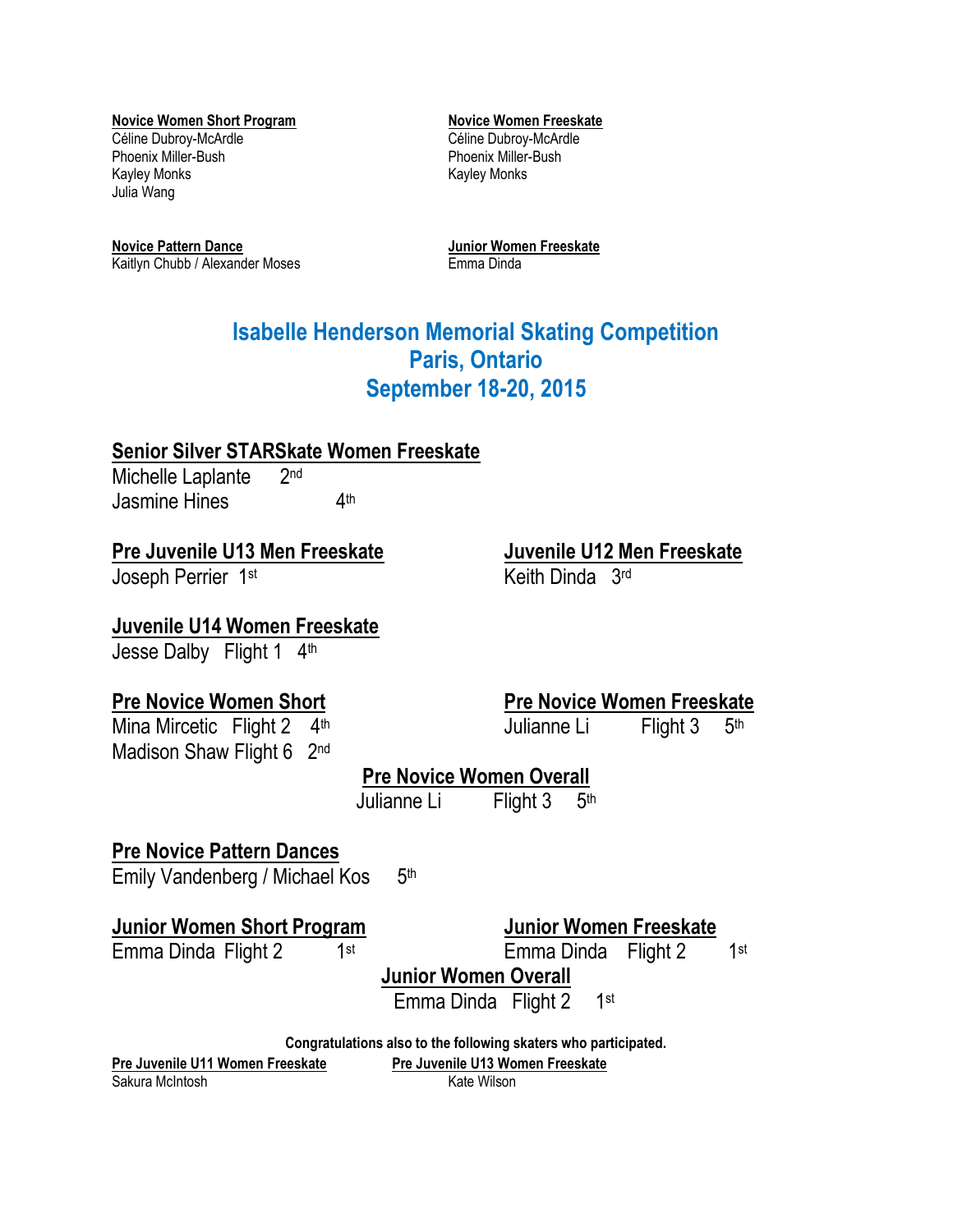### **Juvenile U12 Women Freeskate Juvenile U14 Women Freeskate**

Shannon Bowman Victoria Toscano Samantha Cates Kristina Guatto Yasemin Zeki

Natasha Beaudoin **Natasha Beaudoin** Natasha Beaudoin Lauren Birchenough **Lauren Birchenough Lauren Birchenough Lauren Birchenough Lauren Birchenough Communist Exempl**<br>
Lauren Birchenough Lauren Birchenough Lauren Birchenough Lauren Birchenough Lauren Birchenough Lauren Birch Jaime Gabbard Jaime Gabbard Sarah Shelley **Madison Shaw** Madison Shaw

### **Pre Novice Free Dance**

Emily Vandenberg / Michael Kos

Phoenix-Jada Miller-Bush Phoenix-Jada Miller-Bush Kayley Monks **Kayley Monks** Julia Wang Julia Wang

### **Pre Novice Women Short Pre Novice Women Freeskate**

Isabella Del Villar Mina Mircetic Sarah Shelley

# **Novice Women Short**<br> **Novice Women Freeskate**<br> **Céline Dubroy-McArdle**<br> **Céline Dubroy-McArdle**

Céline Dubroy-McArdle

## **ISU Challenger Series – Nebelhorn Trophy Obertsdorf, Germany September 24-26, 2015**

## **Senior Women Short Program Senior Women Freeskate**

Alaine Chartrand 2nd

Alaine Chartrand 5th

## **Senior Women Overall** Alaine Chartrand 4th

**Autumn Skate Ottawa, Ontario October 2-5, 2015**

**Junior Women Short Program Junior Women Freeskate**

Emma Dinda 4th Emma Dinda 3rd

**Junior Women Overall** Emma Dinda 3rd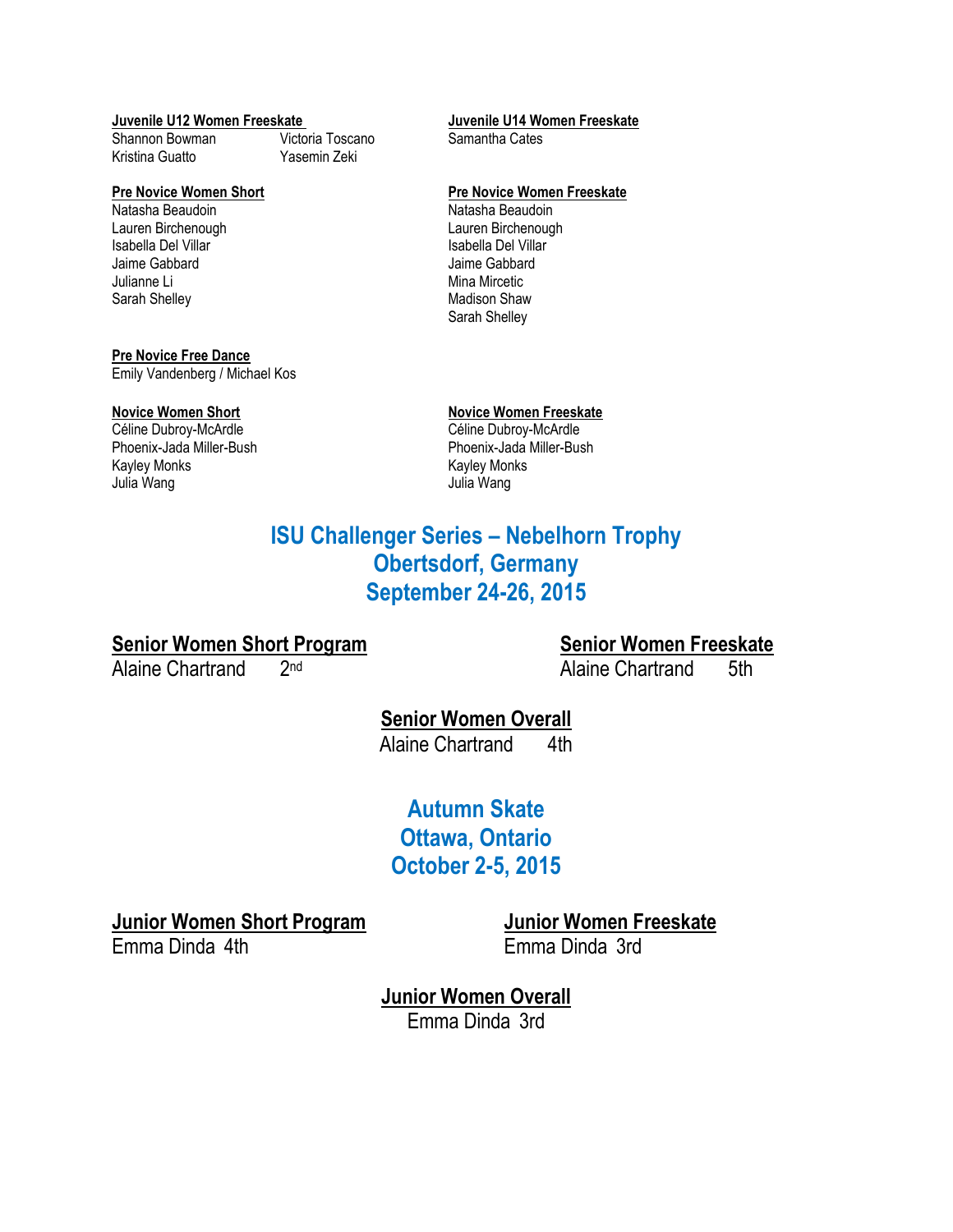## **Octoberfest Barrie, Ontario October 14-18, 2015**

## **Pre Juvenile U11 Men Freeskate Pre Juvenile U13 Men Freeskate**

Peter-David Sonyak 4

Ivey Caldwell / Joseph Perrier 3rd Nicole Bolender / Christian Nainer 5<sup>th</sup>

## **Open Solo Short Dance** Eugene Zhang

Evangeline Liao  $3<sup>rd</sup>$  Keith Dinda

**Joseph Perrier**  $4<sup>th</sup>$ 

### **Pre Juvenile Pattern Dance Juvenile U12 Women Freeskate** Victoria Toscano 5<sub>th</sub>

**Juvenile U12 Men Freeskate**

2nd  $5<sup>th</sup>$ 

## **Pre Novice Women Short Pre Novice Women Freeskate**

Madison Shaw Flight 6 2<sup>nd</sup> Madison Shaw Flight 6 4<sup>th</sup> Julianne Li Flight 4 3rd

## **Pre Novice Women Overall**

Julianne Li Flight 4 3rd Madison Shaw Flight 6 3rd

## **Junior Women Short Program Junior Women Freeskate**

Emma Dinda Flight  $1$  5<sup>th</sup>

Emma Dinda Flight 1 2<sup>nd</sup>

**Junior Women Overall** Emma Dinda Flight 1 4th

### **Congratulations also to the following skaters who participated.**

### **Pre Juvenile U11 Women Freeskate Pre Juvenile U 13 Women Freeskate** Sakura McIntosh Sophie Caceres-Vasquez

Sophie Leining / Keith Dinda Shannon Bowman

### **Juvenile U14 Women Freeskate** Samantha Cates **Jesse Dalby**

Kate Wilson

### **Pre Juvenile Pattern Dance Juvenile U12 Women Freeskate**

Kristina Guatto Yasemin Zeki

### **Pre Novice Women Short Pre Novice Women Freeskate**

Natasha Beaudoin Julianne Li **Natasha Beaudoin** Tayler Mackey Lauren Birchenough Tayler Mackey Lauren Birchenough Mina Mircetic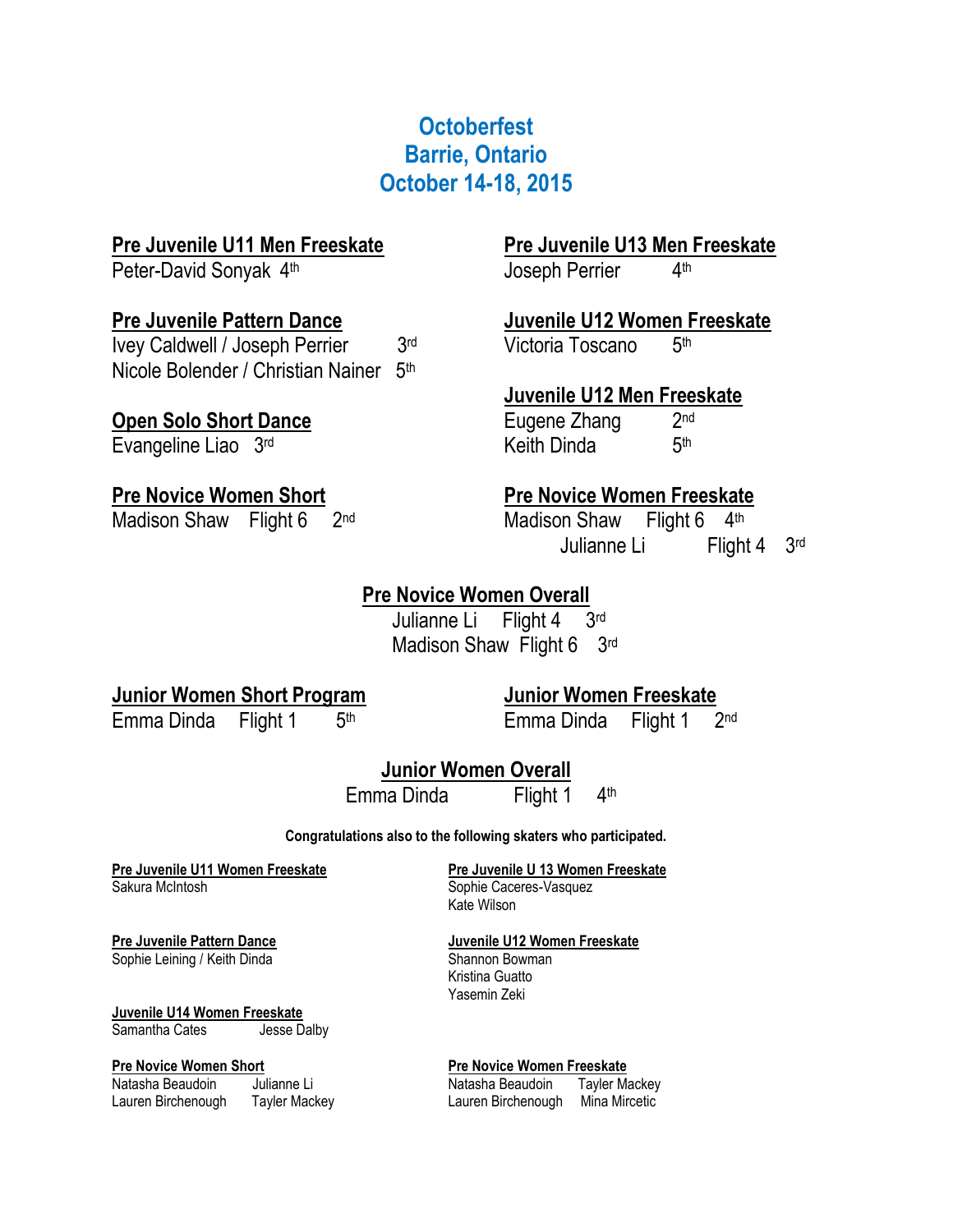Isabella Del Villar Mina Mircetic **Isabella Del Villar** Sarah Shelley Jaime Gabbard Sarah Shelley **Jaime Gabbard** 

Emily Vandenberg / Michael Kos Emily Vandenberg / Michael Kos

**Novice Women Short**<br> **Novice Women Freeskate**<br> **Céline Dubroy-McArdle**<br> **Novice Women Freeskate**<br> **Novice Women Freeskate** Céline Dubroy-McArdle Phoenix Miller-Bush Phoenix Miller-Bush Kayley Monks Julia Wang Julia Wang

**Novice Pattern Dance**<br> **Novice Free Dance**<br> **Kaitlyn Chubb / Alexander Moses**<br> **Raitlyn Chubb / Alexander Moses** 

**Pre Novice Pattern Dance**<br> **Emily Vandenberg / Michael Kos**<br> **Pre Novice Free Dance**<br> **Pre Novice Free Dance** 

Kaitlyn Chubb / Alexander Moses

## **Central Ontario Sectionals Oakville, Ontario November 12-15, 2015**

**Juvenile U12 Women Freeskate**

Yasemin Zeki 4<sup>th</sup>

**Juvenile U12 Men Freeskate** Eugene Zhang 3rd

## **Pre Novice Women Freeskate Manual Pre Novice Pattern Dance**

Madison Shaw 5th

Emily Vandenberg / Michael Kos 3rd

**Pre Novice Dance Overall** Emily Vandenberg / Michael Kos 5<sup>th</sup>

## **Novice Pattern Dance Novice Free Dance** Kaitlyn Chubb / Alexander Moses 3rd

Kaitlyn Chubb / Alexander Moses 3rd

**Novice Dance Overall** Kaitlyn Chubb / Alexander Moses 3rd

**Congratulations and Good Luck at Challenge !!**



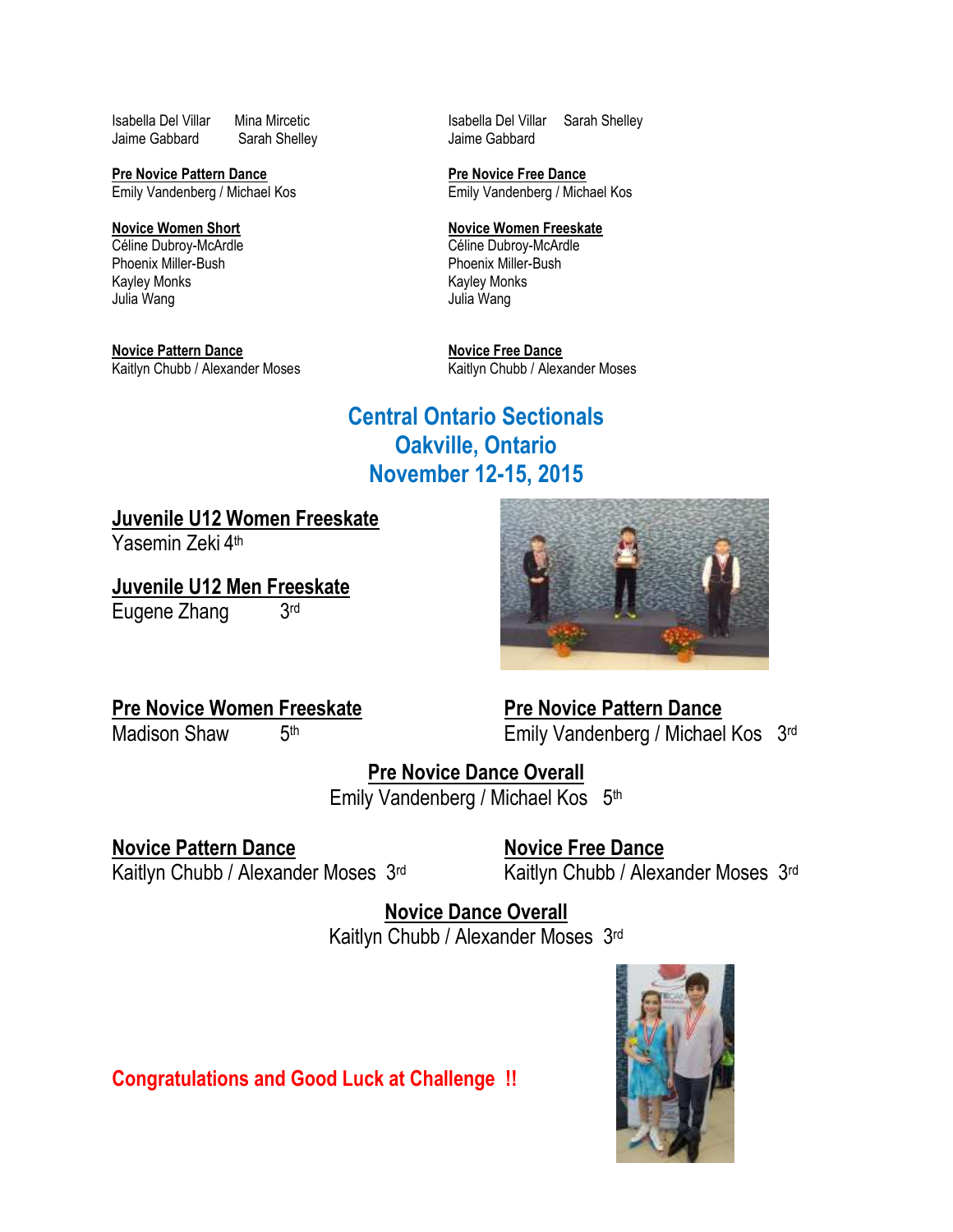### **Congratulations also to the following skaters who participated.**

Shannon Bowman Kristina Guatto **Access 1986** Jesse Dalby Victoria Toscano

# **Juvenile U12 Men Freeskate Pre Novice Free Dance**

### **Pre Novice Women Short Program**  Pre Novice Women Freeskate

Natasha Beaudoin **Natasha Beaudoin** Natasha Beaudoin Lauren Birchenough **Lauren Birchenough Lauren Birchenough**<br>
Isabella Del Villar **Channel Communisty Communisty Communisty** Capital School Channel Channel Channel Channel Ch Isabella Del Villar Julianne Li Julianne Li Tayler Mackey Tayler Mackey Mina Mircetic **Mina Mircetic** Mina Mircetic Madison Shaw Sarah Shelley Sarah Shelley

### **Novice Women Short Program Novice Women Freeskate**

Céline Dubroy-McArdle Céline Dubroy-McArdle Phoenix Miller-Bush<br>
Kayley Monks<br>
Kayley Monks Kayley Monks Kayley Monks Julia Wang Julia Wang

**Junior Women Short Program Junior Women Freeskate** Pauline Jo Pauline Jo

# **Juvenile U12 Women Freeskate**<br>
Shannon Bowman<br>
Samantha Cates

Keith Dinda **Emily Vandenberg / Michael Kos** Emily Vandenberg / Michael Kos

## **Newfoundland Sectionals Mount Pearl, Newfoundland November 6-7, 2015**

| <b>Pre Novice Women Short</b>                  | <b>Pre Novice Women Freeskate</b> | <b>Pre Novice Women</b> |                 |  |
|------------------------------------------------|-----------------------------------|-------------------------|-----------------|--|
| <b>Overall</b><br><b>∆</b> th<br>Jaime Gabbard | Jaime Gabbard<br>⊿th              | Jaime Gabbard           | 3 <sub>rd</sub> |  |

## **Congratulations and Good Luck at Challenge !!**

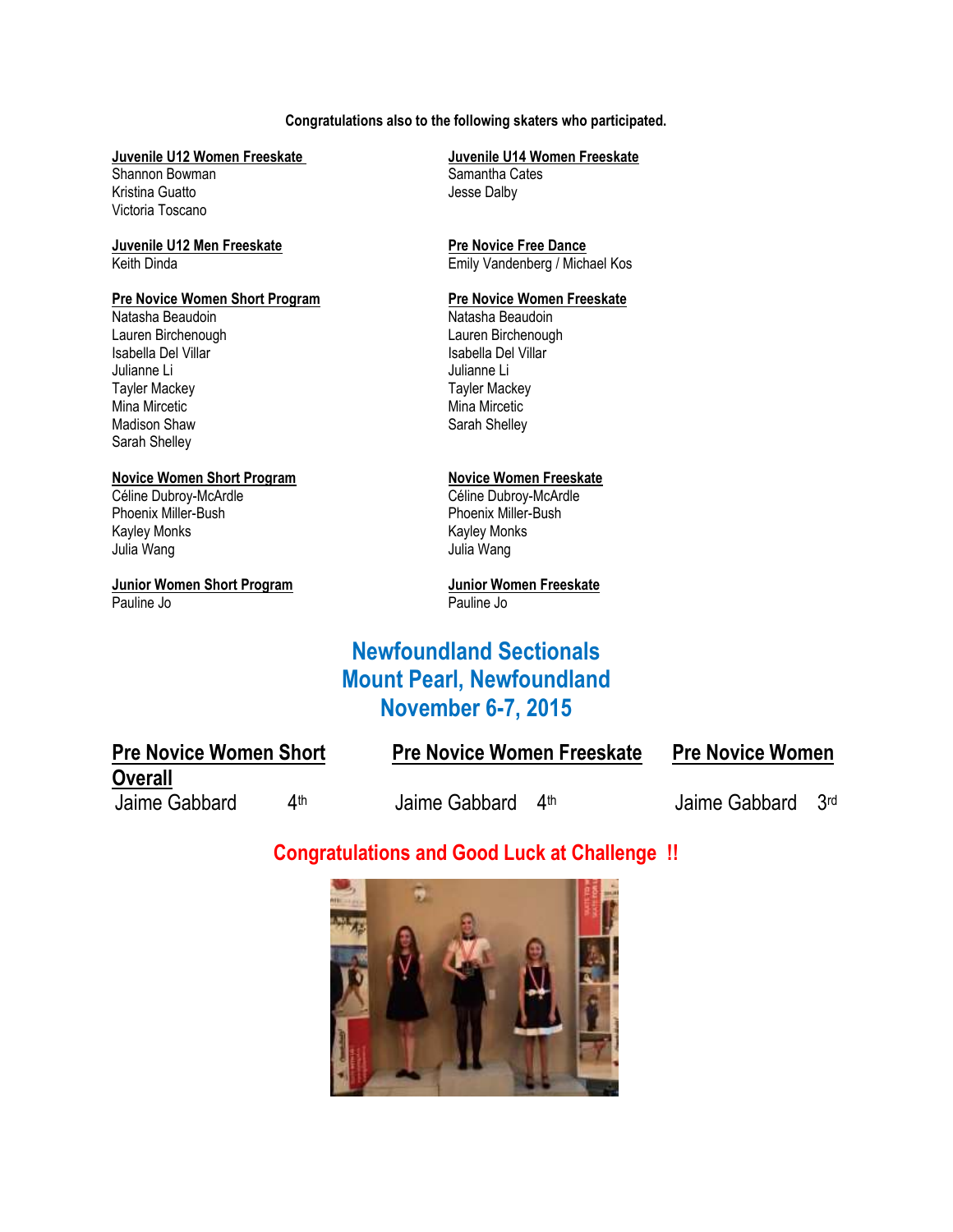## **Nova Scotia Sectionals Moncton, New Brunswick November 7-8, 2015**

Emma Dinda 1st

**Junior Women Short Junior Women Freeskate Junior Women Overall**<br>
Emma Dinda 1<sup>st</sup> Emma Dinda 3<sup>rd</sup> **Emma Dinda 1st** 

## **Congratulations and Good Luck at Challenge !!**



**Eastern Ontario Sectionals Napanee, Ontario November 6-8, 2015**

**Senior Women Short Senior Women Freeskate Senior Women Overall**<br>Alaine Chartrand 1<sup>st</sup> Alaine Chartrand 1<sup>st</sup> Alaine Chartrand 1<sup>st</sup>

Alaine Chartrand 1st

**Congratulations and Good Luck this Season !!**

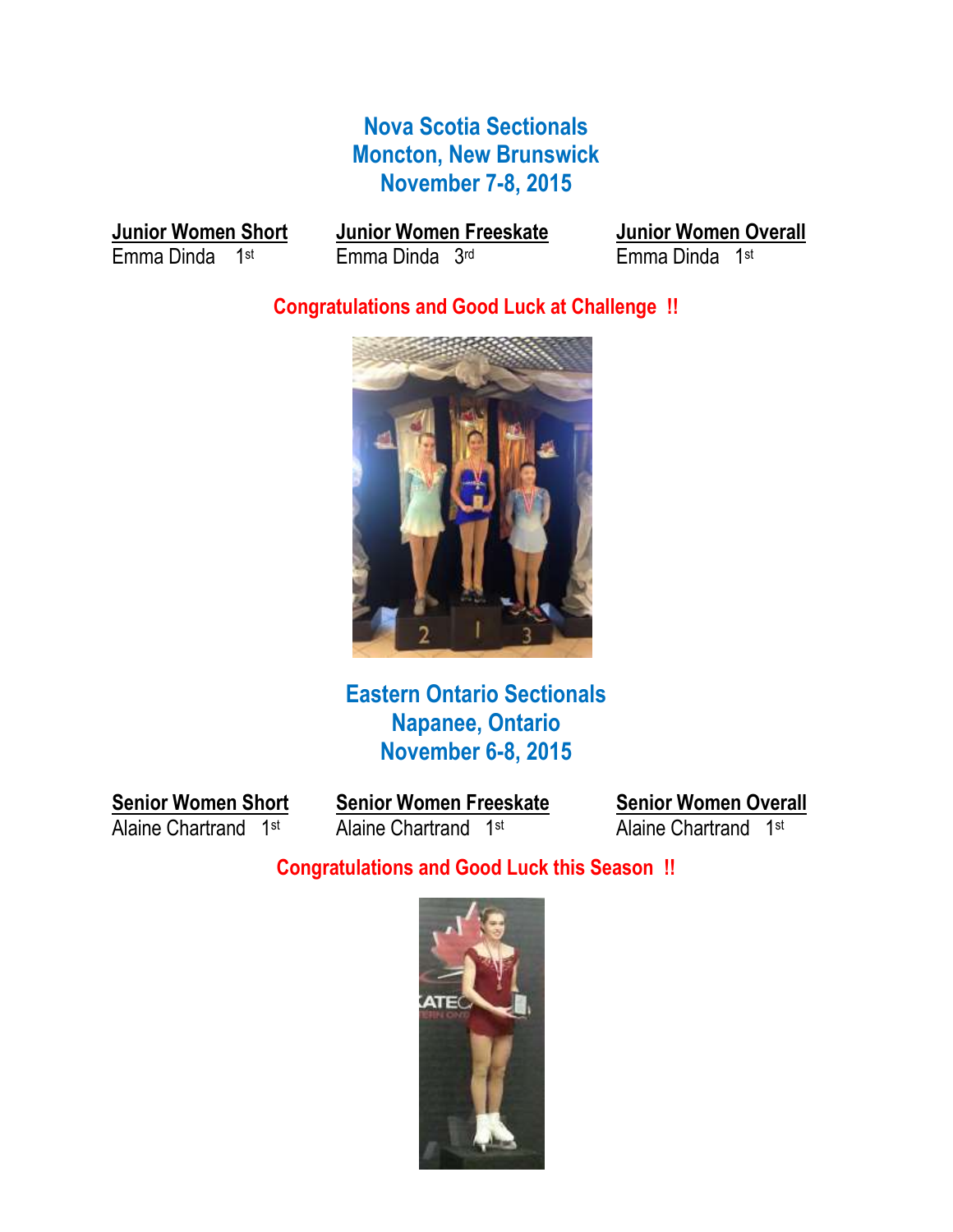## **ISU Grand Prix of Figure Skating – Rostelecom Cup Moscow, Russia November 19-22, 2015**

| <b>Senior Women Short Program</b>                                                                                      | <b>Senior Women Freeskate Senior Women Overall</b>                                                                                                                      |
|------------------------------------------------------------------------------------------------------------------------|-------------------------------------------------------------------------------------------------------------------------------------------------------------------------|
| <b>Alaine Chartrand</b><br>2 <sub>nd</sub>                                                                             | <b>Alaine Chartrand</b><br>Alaine Chartrand<br>7th<br>6th                                                                                                               |
|                                                                                                                        | <b>K.I.S Invitational COMPETITION</b><br><b>Keswick, Ontario</b>                                                                                                        |
|                                                                                                                        | <b>November 27-29, 2015</b>                                                                                                                                             |
| <b>STAR 4 Freeskate U10</b><br>4 <sup>th</sup><br>Sophie Wagner Group 1<br>1st<br>Julia Guatto<br>Group 2              | <b>STAR 4 Freeskate U13</b><br>Emma Goodstadt Group 3<br>3 <sub>rd</sub>                                                                                                |
| <b>STAR 5 Freeskate U13</b><br>5 <sup>th</sup><br>Jennifer Tan<br>Group 1<br>3 <sub>rd</sub><br>Lisa Morkovina Group 8 | <b>STAR 5 Freeskate O13</b><br>Tatem Mackey<br>3 <sup>rd</sup><br>Group 2                                                                                               |
| <b>Sr Bronze Freeskate</b><br>5 <sup>th</sup><br>Evangeline Liao Group 1                                               | <b>Sr Silver Women Freeskate</b><br><b>Jasmine Hines</b><br>Group 2 4th                                                                                                 |
| <b>Pre Juvenile U11 Freeskate</b><br>Sakura McIntosh<br>Group 2                                                        | Pre Juvenile U13 Freeskate<br>2 <sub>nd</sub><br>Sophie Caceres Vasquez Group 2 3rd                                                                                     |
| Pre Juvenile U13 Men Freeskate<br>1st<br>Joseph Perrier                                                                | <b>Pre Juvenile Pattern Dance</b><br>1st<br>Ivey Caldwell / Joseph Perrier<br>Nicole Bolender / Christian Nainer 3rd<br>Sophie Leining / Keith Dinda<br>5 <sup>th</sup> |

**Congratulations also to the following skaters who participated.**

**STAR 2 Compulsory Assessment**<br> **STAR 3 Freeskate**<br>
Lauren Best<br> **Started Bases** Sophie Leining **Constanting Constanting Constanting Constanting Constanting Constanting Constanting Constanting Constanting Constanting Constanting Constanting Constanting Constanting Constanting Constanting Constanting Co** 

**STAR 4 Freeskate O13** Olivia Cestra Sydney Ros

**Pre Juvenile U11 Freeskate** Caroline Huang

Ivy Caldwell Christian Nainer Brooke Leining

Kirianne Chubb Lauren Seagram<br>Claire Ierullo Ava Grace Smith Ava Grace Smith<br>Natalie Waszak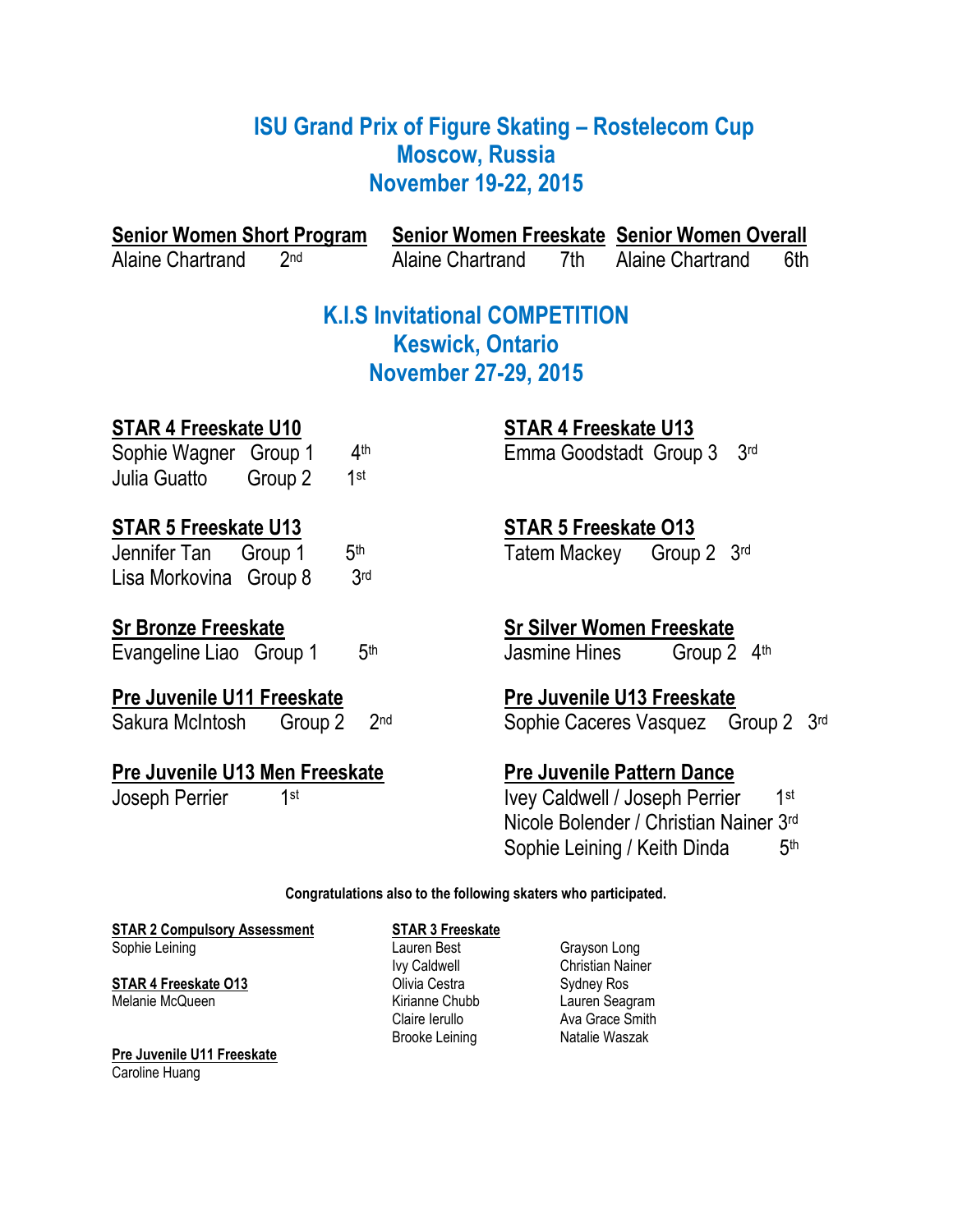**Skate Canada Challenge Edmonton, Alberta December 2-6, 2015**

**Novice Pattern Dance** Novice Free Dance Kaitlyn Chubb / Alexander Moses 20th

Kaitlyn Chubb / Alexander Moses 20th

**Novice Dance Overall** Kaitlyn Chubb / Alexander Moses 20th

**Junior Women Short Program Junior Women Freeskate Program** Emma Dinda 41st Emma Dinda 25th

**Junior Women Overall** Emma Dinda 32nd

## **Bill Phillips Memorial Synchronized Skating Competition December 12-13, 2015 Stratford Ontario**

## **Oakville Edge Elementary A Team** 4<sup>th</sup>

| Mackenzie North | Ava Tennison         |
|-----------------|----------------------|
| Devyen Pearson  | <b>Teagan Thomas</b> |
| Sophia Popova   | Nathalie Waszak      |
| Sarah Qu        | Alice Widh           |
| Katya Sokolyk   | Victoria Zita        |
|                 |                      |

## **Oakville Edge Elementary B Team 10th**

Shivangi Aggarwal Logan French Raichal Santos Sharan Banwait **Sophie Greenwood** Hannah Swan Ella Blanchette Abigail Jackson Sophia Trimble Jordana Dryburgh Mia Lubert Vanessa Walter Julia Faltas **Kathryn Medeiros** 

## **Oakville Edge Juvenile Team** 4<sup>th</sup>

| Olivia Baxter           | Sandra Hwang    | <b>Tara Simeunovic</b> |
|-------------------------|-----------------|------------------------|
| <b>Katherine Brewer</b> | Kayla Lonigro   | Stephanie Szklar       |
| Halle Brophy            | Sophia Mercanti | Amelie Thomson         |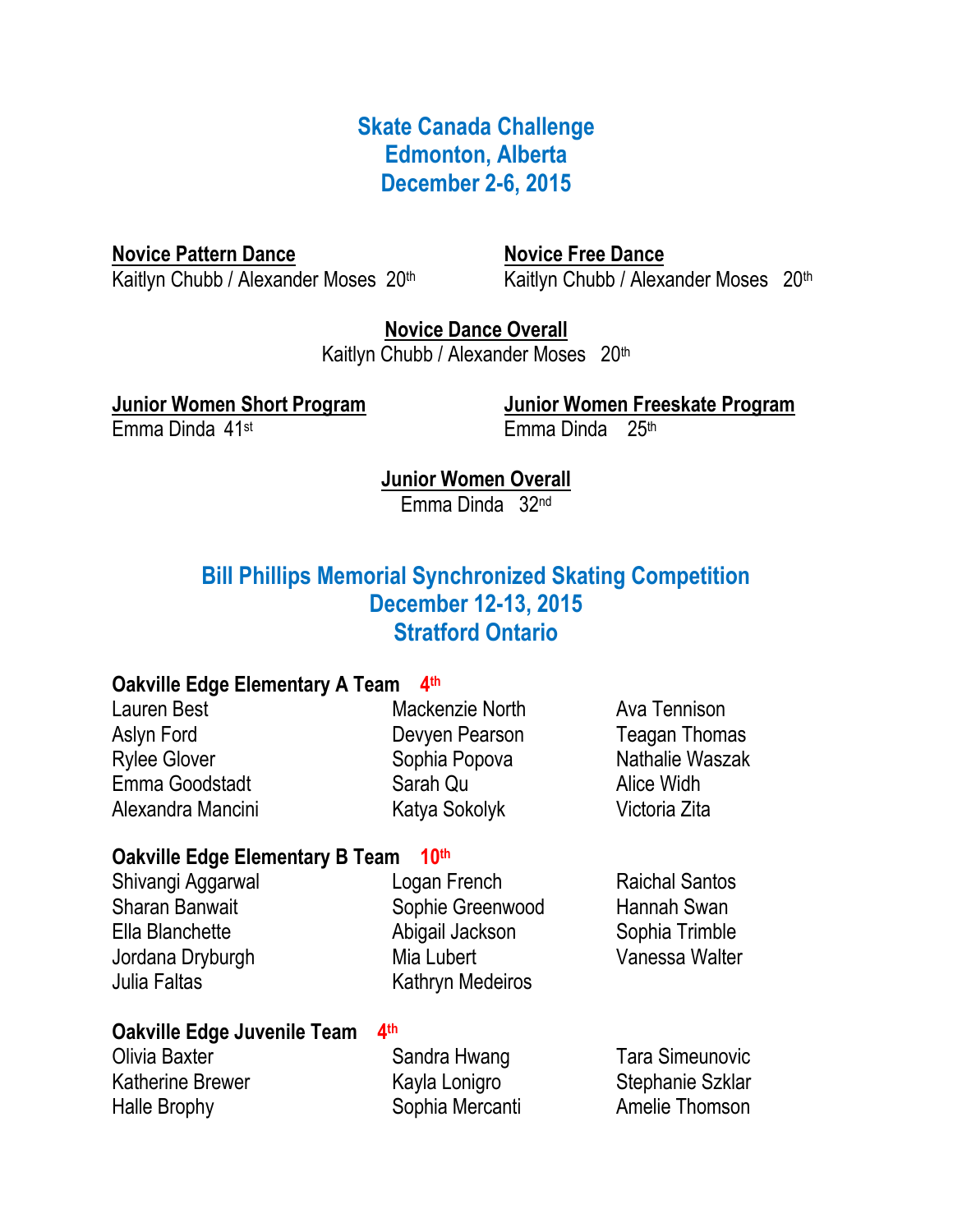| Daniella Cicic  | Melissa Meyer         |
|-----------------|-----------------------|
| Sophie Dittrich | Sara Mokhtari         |
| Nicole Harvey   | <b>Gurmant Pannun</b> |

### **Oakville Edge Novice Team 7 th**

Vanessa Alves **Ashley Keyes** Mia Semeniuk Bella Castrichini Victoria Morgado Emilie Swales Elisa Giuliani Quinn Nixon-Goebel Meagan Tiplady Dominique Greyvenstein Maddy North Madeline Wright Victoria Ivankovic Sidney Pearson

## Aliyah Waters Melissa Zambrano

### **Oakville Edge Intermediate Team 3 rd**

| Lauren Bale           | Daniela Fisico         | <b>Zdenka Neilson</b> |
|-----------------------|------------------------|-----------------------|
| <b>Crystal Chung</b>  | <b>Madison McCowan</b> | Lesaundra Passifiume  |
| <b>Lauren Collett</b> | <b>Bethan McGarr</b>   | Emma Rogers           |
| Jaime Dalby           | Kristen McKain         | Alexa Shelley         |
| Madelyn daSilva       | Julia Moro             | Casey Smith           |

## **Oakville Edge Open Team 3**

## 3rd

Carlie Dixon **Gene Jamieson** Ingrid Munson Kristin Fernandes Cia Karahalios Chelsea O'Donoghue Breanne Frankish Justine Lucas Spela Perc Alexandra Gadula Christine MacCallum Kerri Poag Lesley Hamilton **Kimberley MacFarlane** Lindsay Thomas

## **Oakville Edge Adult SYS III Team 12th**

Katherine Calder Cindy Lee Suzanne Payne Maureen Callan Tammilyn Leyser Kim Sayre Nataliya Gorban Carrie Murray Jennifer Walsh Susan Hayes Janet Neilson

Amber Dinda **Lucie Mathieu** Myelle Schwarz-Fredrickson

## **Winterfest 2016 Mississauga Ontario January 8-10, 2016**

## **Oakville Edge Juvenile Team 6 th**

Olivia Baxter Sandra Hwang Tara Simeunovic Katherine Brewer **Kayla Lonigro** Stephanie Szklar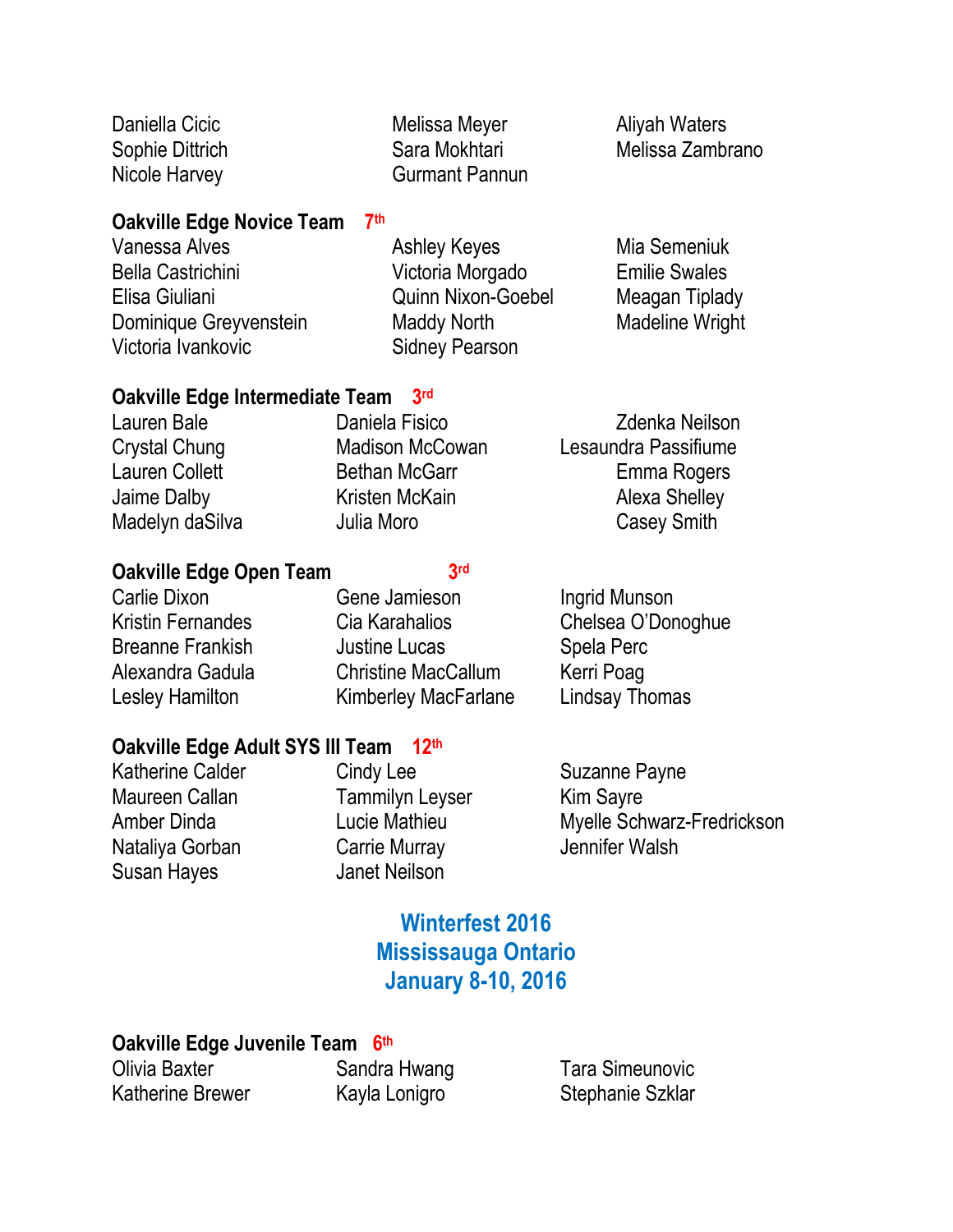| <b>Halle Brophy</b> |
|---------------------|
| Daniella Cicic      |
| Sophie Dittrich     |
| Nicole Harvev       |

Melissa Meyer **Aliyah Waters** Gurmant Pannun

Sophia Mercanti **Amelie Thomson** Sara Mokhtari Melissa Zambrano

## **Oakville Edge Novice Team 7 th**

Vanessa Alves **Ashley Keyes** Mia Semeniuk Bella Castrichini Victoria Morgado Emilie Swales Elisa Giuliani Quinn Nixon-Goebel Meagan Tiplady Dominique Greyvenstein Maddy North Madeline Wright Victoria Ivankovic Sidney Pearson

## **Oakville Edge Intermediate Team 10th**

| Lauren Bale          | Daniela Fisico         | <b>Zdenka Neilson</b> |
|----------------------|------------------------|-----------------------|
| <b>Crystal Chung</b> | <b>Madison McCowan</b> | Lesaundra Passifiume  |
| Lauren Collett       | <b>Bethan McGarr</b>   | Emma Rogers           |
| Jaime Dalby          | Kristen McKain         | <b>Alexa Shelley</b>  |
| Madelyn daSilva      | Julia Moro             | Casey Smith           |

## **Oakville Edge Open Team 9th**

## Carlie Dixon **Gene Jamieson** Ingrid Munson Kristin Fernandes Cia Karahalios Chelsea O'Donoghue Breanne Frankish Justine Lucas Spela Perc Alexandra Gadula Christine MacCallum Kerri Poag Lesley Hamilton Kimberley MacFarlane Lindsay Thomas

## **Snowflake Skate Mississauga Ontario January 9, 2016**

| Sophie Wagner        | Group 1 |     | 1st             |  |
|----------------------|---------|-----|-----------------|--|
| Ava Schriver Group 1 |         | 3rd |                 |  |
| Julia Guatto Group 2 |         | 2nd |                 |  |
| Brooke Leining       | Group 2 |     | 5 <sup>th</sup> |  |

## **STAR 4 Free Skating Program U10 STAR 4 Women Free Skating Program U13**

|    | 1st | <b>Sydney Ross Group 1</b> |  | 2 <sub>nd</sub> |                 |
|----|-----|----------------------------|--|-----------------|-----------------|
| rd |     | Kirianne Chubb Group 1     |  |                 | 3 <sub>rd</sub> |
| nd |     | Lauren Best Group 2        |  | 3rd             |                 |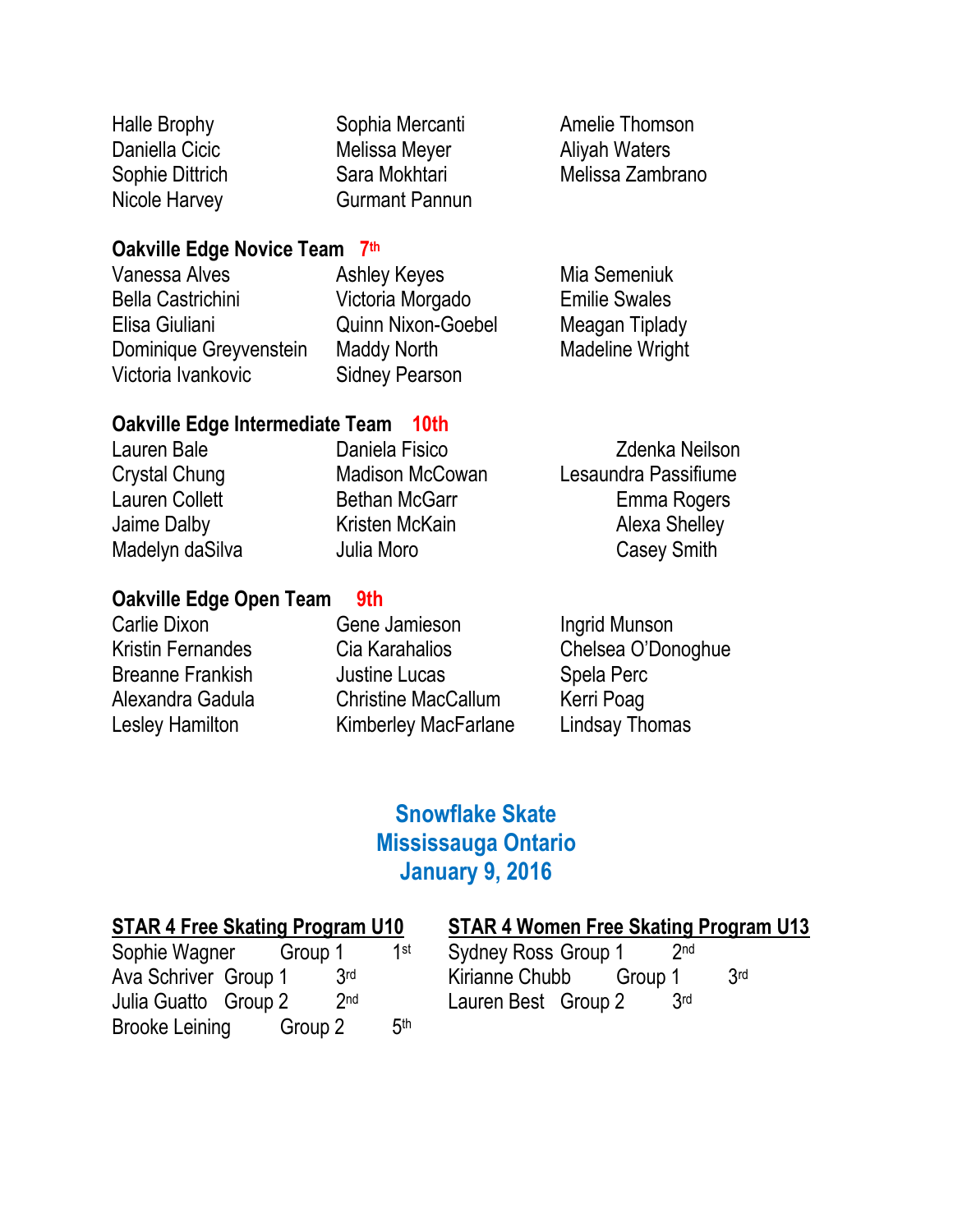## **STAR 4 Free Skating Program O13 STAR 5 Free Skating Program U13**

Melanie McQueen Group 2 4<sup>th</sup> Emma Goodstadt Group 2 Sarah Coulter Group 2 5<sup>th</sup>

Stefanie Markevich Group 2 5<sup>th</sup> Christian Nainer

## **Senior Bronze STARSkate Senior Silver STARSkate**

Evangeline Liao Group 1 3rd

2nd

## **STAR 5 Free Skating Program O13 STAR 5 Men Free Skating Program U13**

1<sub>st</sub>

**Emily Vandenberg** 1st Michelle Laplante 2nd

| Sydney Ross Group 1     | 1st         |     |
|-------------------------|-------------|-----|
| Kirianne Chubb          | Group 1 2nd |     |
| <b>Brooke Leining</b>   | Group 2     | 1st |
| Ava Grace Smith Group 3 | 1st         |     |

## **Adult Open Interpretive**

Michelle Swan 1

1<sub>st</sub>

## **Preliminary Solo Dance Junior Bronze Solo Dance**

| Sydney Ross Group 1 |                         |  | Jessica Freyke | Group 1 | 1st             |
|---------------------|-------------------------|--|----------------|---------|-----------------|
| Kirianne Chubb      | Group 1 2 <sup>nd</sup> |  | Kamryn Harper  | Group 1 | 5 <sup>th</sup> |

## **Senior Silver Solo Dance**

Evangeline Liao 1 1<sub>st</sub>

**Congratulations also to the following skaters who participated.**

Ava Turco Caterina Wu

Yvonne Rizzo Olivia Cestra Emily Sinclair

### **Pre-Introductory Interpretive** Claire Ierullo Natalie Waszak

Sarah Coulter Grayson Long

### **Junior Silver STARSkate**

Angel-Aaliyah Cimon Francis

### **STAR 1 Element Assessment STAR 2 Compulsary Assessment Program**

Madeline Atkinson **Madeline Atkinson** Daniel Chacon Alexandra Mancini Lucy Bai **Sofia de Andrade** Hannah Meyer Paige Damen **Damen Communist Communist Communist Communist Communist Communist Communist Communist Communist Communist Communist Communist Communist Communist Communist Communist Communist Communist Communist Communist Com** Lilly Dawood Maya El-Zoghbi Sirini Samarasinghe Sueva Falcone Vivienne Georgiou Hannah Swan Nicholas Freeman **Kamryn Harper** Sophia Trimble Ella Jensen Abigail Jackson Lucy Yeo Grace Odorizzi **Sophie Leining** Ethem Carlos Zeki

### **STAR 2 Individual Elements STAR 3 Free Skating Program**

Alice Buzynska **Nicole Bolender** Kassandra Moses Gabriella Rizzo **IVEY** Ivey Caldwell Lauren Seagram Jazlyn Cheung **Ava Grace Smith**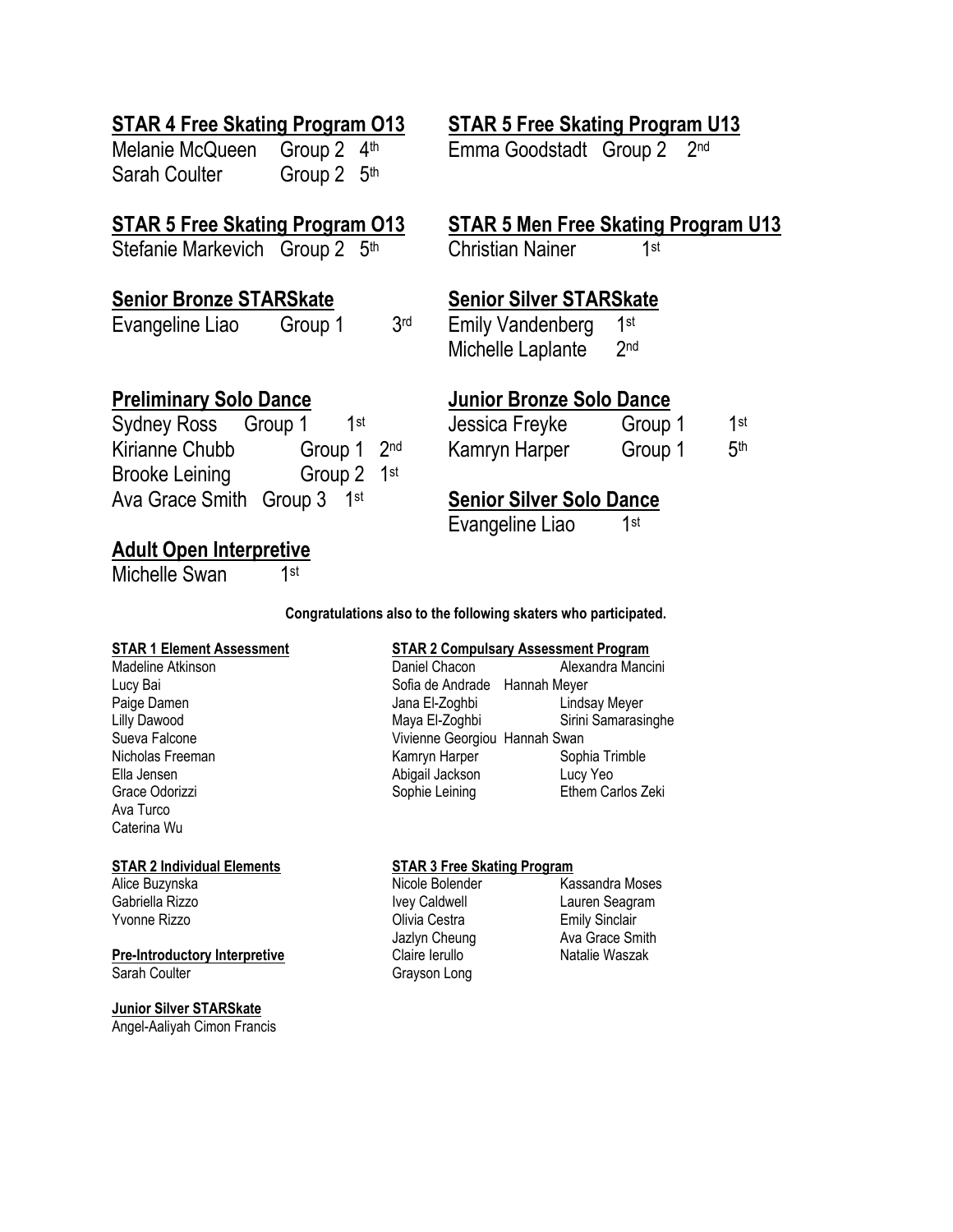## **2016 Canadian Tire National Skating Championships 2016 Canadians January 18-24, 2016**

**<u>Senior Women Short Program</u>**<br>Alaine Chartrand 2<sup>nd</sup>

Senior Women Freeskate<br>Alaine Chartrand 2<sup>nd</sup>

**Senior Women Overall** Alaine Chartrand **1 st**

# **CANADIAN CHAMPION**

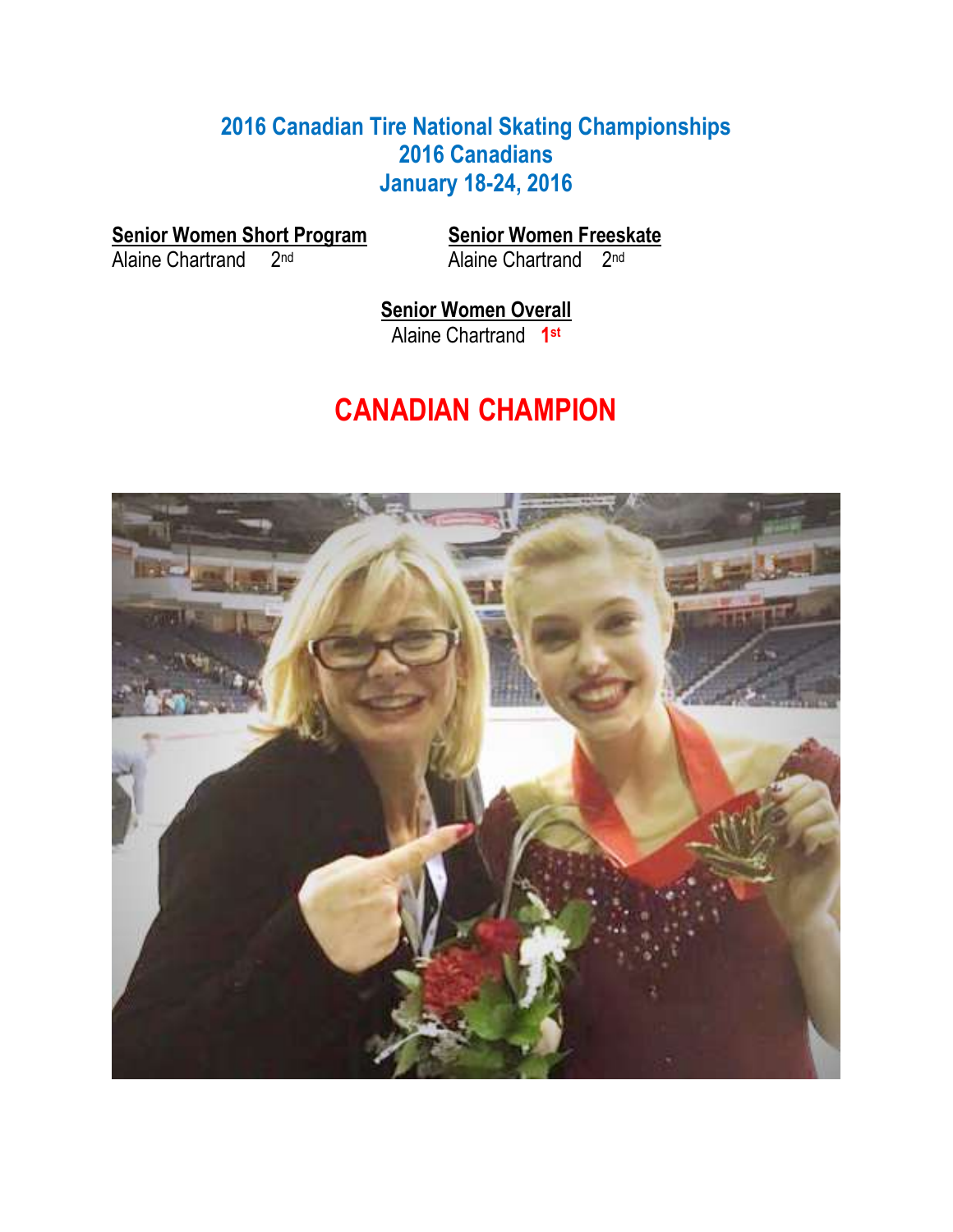## **Synchro Capers Oakville Ontario January 29-31, 2016**

**st**

## **Oakville Edge Beginner I Team Group 2 1**

Kaitlyn Bonitatibus **Christina Jung Community Community** Ira Parasnis Lily Crumpton Natalya Krywetzky Jade Peeters Mya Dhaliwal **Emily Lyons** Helen Zheng Hannah Isaac Alyssa Ma

## **Oakville Edge Beginner II Team Silver Final 2nd**

Alice Buzynska **Hannah Meyer** Ava Turco Paige Damen **Lindsay Meyer** Selin Ulugbay Lilly Dawood **Tian Qing Autumn Willmott** Bethan Gorman **Ella Tennison** Isabelle Zielinski Sinead Little

Sofia DeAndrade Hannah Rooney Emma Yan Zhang

## **Oakville Edge Elementary A Team Gold Final 6 th**

| Lauren Best       | Mackenzie North | Ava Tennison         |
|-------------------|-----------------|----------------------|
| Aslyn Ford        | Devyen Pearson  | <b>Teagan Thomas</b> |
| Rylee Glover      | Sophia Popova   | Nathalie Waszak      |
| Emma Goodstadt    | Sarah Qu        | Alice Widh           |
| Alexandra Mancini | Katya Sokolyk   | Victoria Zita        |
|                   |                 |                      |

## **Oakville Edge Elementary B Team Silver Final 2nd**

Julia Faltas Kathryn Medeiros

Shivangi Aggarwal Logan French Raichal Santos Sharan Banwait Sophie Greenwood Hannah Swan Ella Blanchette Abigail Jackson Sophia Trimble Jordana Dryburgh Mia Lubert Vanessa Walter

## **Oakville Edge Juvenile Team Gold Final 5th**

Olivia Baxter Sandra Hwang Tara Simeunovic

Katherine Brewer Kayla Lonigro Stephanie Szklar Halle Brophy Sophia Mercanti Amelie Thomson Daniella Cicic **Melissa Meyer** Aliyah Waters Nicole Harvey **Gurmant Pannun** 

Sophie Dittrich Sara Mokhtari Melissa Zambrano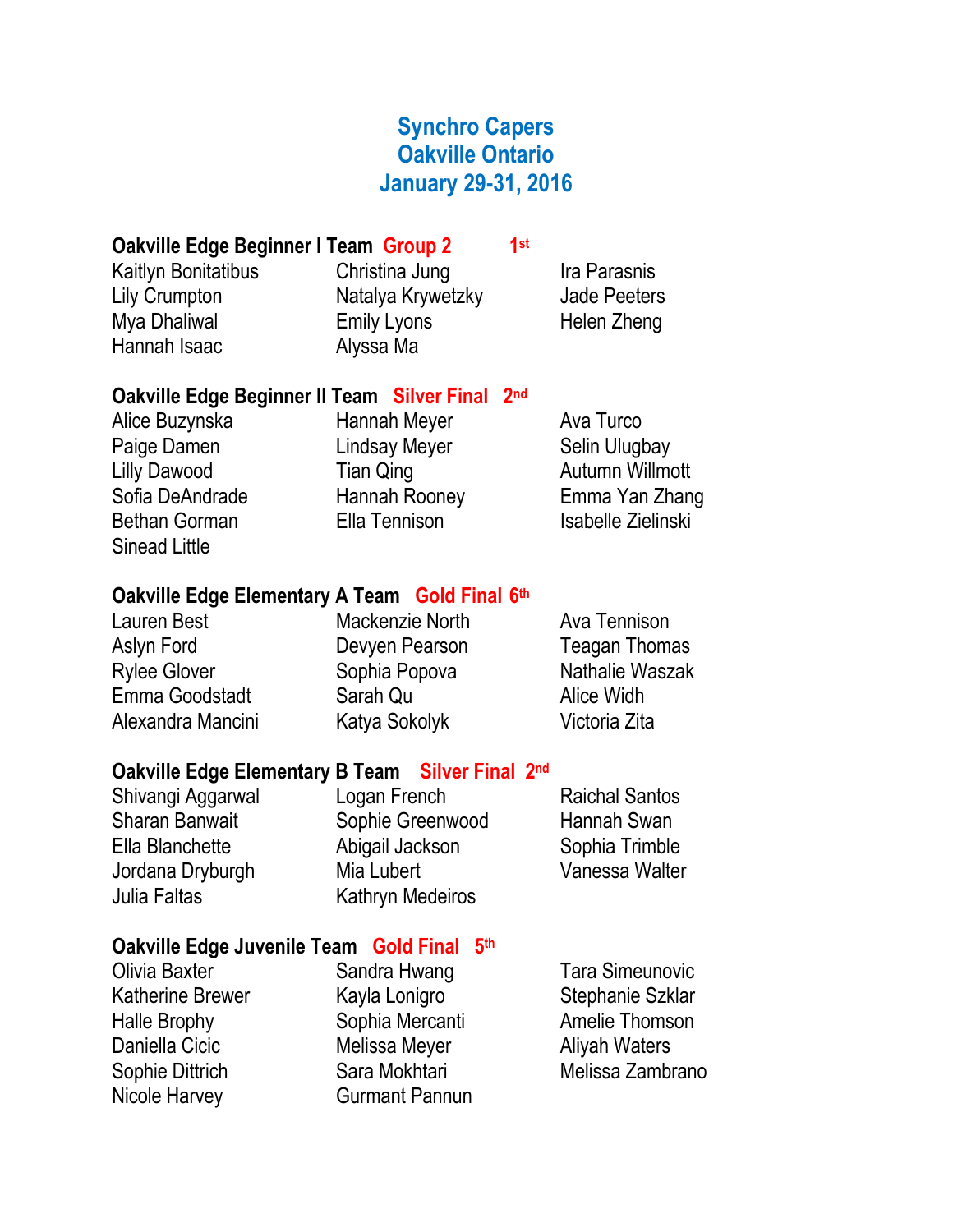## **Oakville Edge Pre-Novice Team Silver Final 4th**

Mara Mark

Nadia Bhatti **Erin McGillicuddy** Kayla Sapir Elisa Condo Emily Osborne Lauren Szekszer

Shannon Little Sirini Samarasinghe Charlotte Waterhouse

## **Oakville Edge Novice Team 3 rd**

| Vanessa Alves          |
|------------------------|
| Isabella Castrichini   |
| <b>Lauren Collett</b>  |
| Jaime Dalby            |
| Madelyn daSilva        |
| Elisa Giuliani         |
| Dominique Greyvenstein |

Ashley Keyes Mia Semeniuk Kristen McKain Alexa Shelley Victoria Morgado **Emilie Swales** Quinn Nixon-Goebel Meagan Tiplady Madeleine North Madeline Wright

Victoria Ivankovic Sidney Pearson

## **Oakville Edge Intermediate Team 2<sup>nd</sup>**

| Daniela Fisico         | Zdenka Neilson       |
|------------------------|----------------------|
| <b>Madison McCowan</b> | Lesaundra Passifiume |
| <b>Bethan McGarr</b>   | Alexa Shelley        |
| Kristen McKain         | <b>Casey Smith</b>   |
| Julia Moro             |                      |
|                        |                      |

## **Oakville Edge Open Team 4 th**

| Carlie Dixon             |
|--------------------------|
| <b>Kristin Fernandes</b> |
| <b>Breanne Frankish</b>  |
| Allie Gadula             |
| Andrea Gagnon            |
| <b>Lesley Hamilton</b>   |

Cia Karahalios Spela Perc **Justine Lucas** Kerri Poag Christine MacCallum Lindsay Thomas Kimberley MacFarlane Kimberly Yungblut **Ingrid Munson** 

Gene Jamieson Chelsea O'Donoghue

## **Oakville Edge Adult SYS III Team Silver Final 5th**

Katherine Calder Susan Hayes Kimberley Sayre Suzanne Clitherow-Payne Tammilyn Leyser Janet Sunohara-Neilson Amber Dinda Lucie Mathieu Jennifer Walsh Nataliya Gorban Carrie Lynn Murray

Maureen Callan Cindy Lee Myelle Schwarz-Fredrickson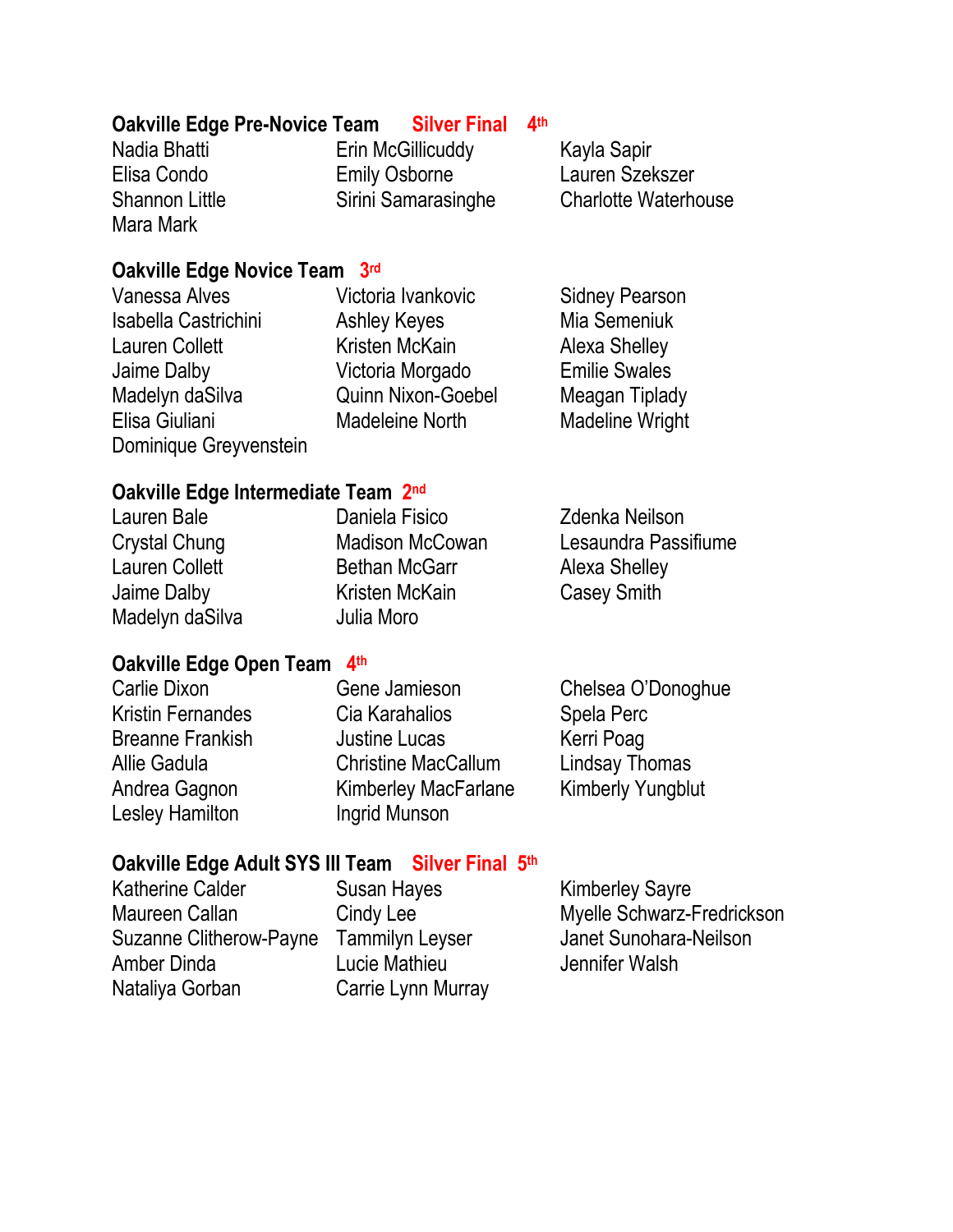## **2016 STARSkate Championships Brampton, Ontario February 5-7, 2016**

## **STAR 4 Boys - U10 STAR 4 Girls – U13**

Grayson Long 2<sup>nd</sup> Nicole Bolender Group 1 4<sup>th</sup> Lauren Best Group 2 5<sup>th</sup>

## **STAR 4 Girls - U10 STAR 4 Girls – O13**

Julia Guatto Group 2 1<sup>st</sup> Ella Boone Group 1 Sophie Wagner Group 2 3rd Ava Schriver Group 3 4th Sydney Ross Group 5 4th

1<sub>st</sub> Melanie McQueen Group 2 5th

th **STAR 5 Girls – O13** Tatem Mackey 1 1<sub>st</sub>

**STAR 5 Boys U13 Senior Bronze Women** Evangeline Liao 5<sub>th</sub>

**Senior Silver Men Senior Silver Women** Emily Vandenberg 3rd

**Preliminary Dance Pre-Juvenile Pattern Dance** Hannah Rooney / Cayden Dawson 3<sup>rd</sup> Nicole Bolender / Christian Nainer 2<sup>nd</sup>

**Pre-Juvenile Men U13** Peter-David Sonyak 2 Ivey Caldwell / Joseph Perrier 3rd

**Juvenile Men U12** <sup>rd</sup> Keith Dinda 3<sup>rd</sup>

**Congratulations also to the following skaters who participated.**

Olivia Cestra Emilie Swales

**Senior Silver Women** Jasmine Hines Michelle Laplante

**STAR 3 Girls STAR 4 Girls – U13** Ivey Caldwell Ava Grace Smith Anastasia Banaru

### Daniel Chacon Natalie Waszak **STAR 4 Girls - U10** Claire Ierullo **Kirianne Chubb** Brooke Leining

**STAR 5 Girls – O13 STAR 5 Girls - U13** Stefanie Markevich Emma Goodstadt Jennifer Tan Lisa Morkovina Meghan Tiplady

Christian Nainer 3rd

Michael Kos 1st

Joseph Perrier 3rd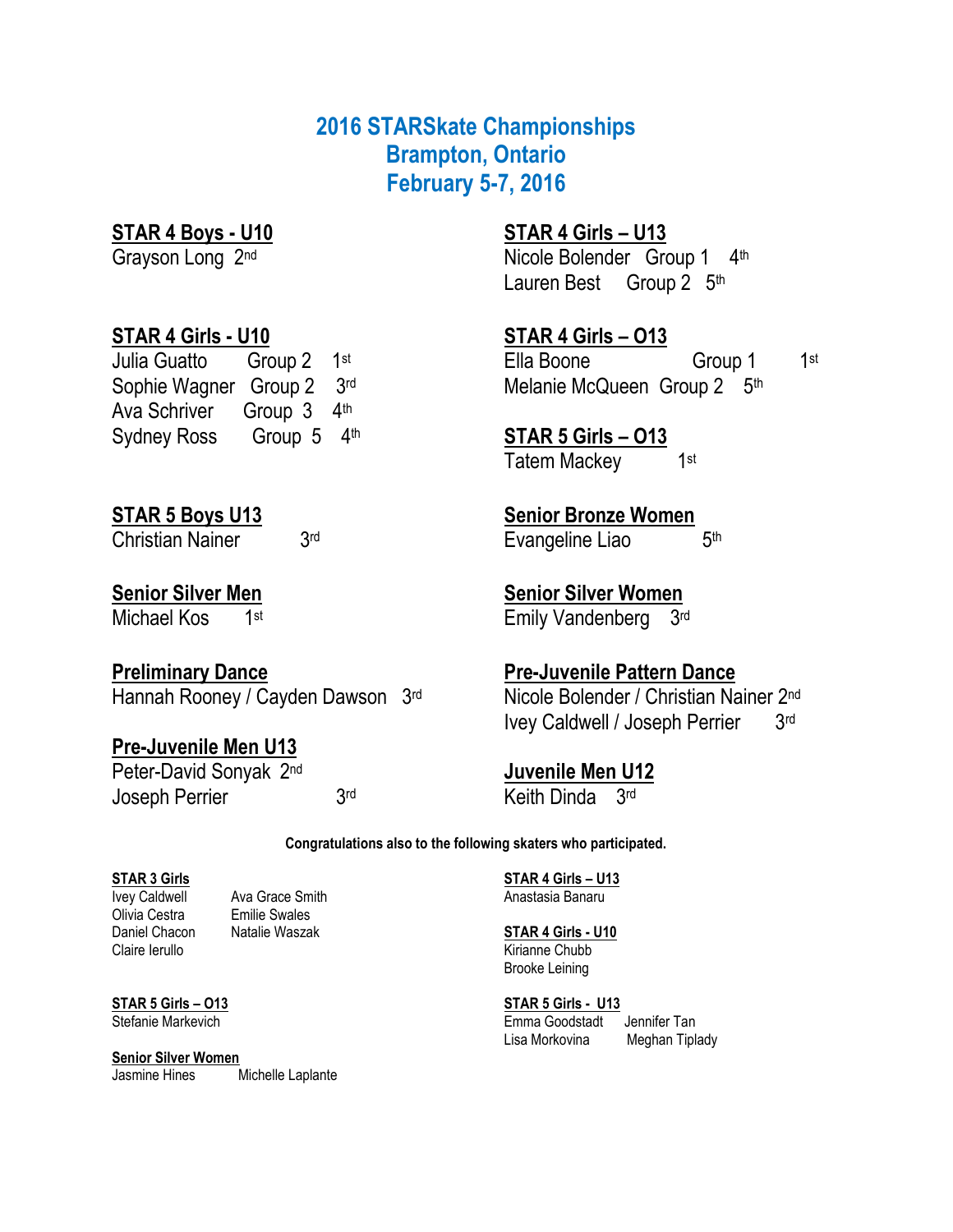**Pre-Juvenile Women U11 Pre-Juvenile Women U13** 

**Pre-Juvenile Pattern Dance**<br> **Sophie Leining / Keith Dinda**<br> **Shannon Bowman Kris** 

**Juvenile Women U14** Jesse Dalby

Sakura McIntosh Sophie Caceres Vasquez

Shannon Bowman Kristina Guatto Victoria Toscano Yasemin Zeki

## **2016 Ontario Synchronized Skating Regionals Kingston Ontario February 12-14, 2016**

### **Oakville Edge Beginner I Team 1 st**

| Kaitlyn Bonitatibus | Christina Jung     | Ira Parasnis        |
|---------------------|--------------------|---------------------|
| Lily Crumpton       | Natalya Krywetzky  | <b>Jade Peeters</b> |
| Mya Dhaliwal        | <b>Emily Lyons</b> | Helen Zheng         |
| Hannah Isaac        | Alyssa Ma          |                     |

## **Oakville Edge Beginner II Team 7 th**

| Alice Buzynska       | Hannah Meyer         | Ava Turco          |
|----------------------|----------------------|--------------------|
| Paige Damen          | <b>Lindsay Meyer</b> | Selin Ulugbay      |
| Lilly Dawood         | <b>Tian Qing</b>     | Autumn Willmott    |
| Sofia DeAndrade      | Hannah Rooney        | Emma Yan Zhang     |
| <b>Bethan Gorman</b> | <b>Ella Tennison</b> | Isabelle Zielinski |
| Sinead Little        |                      |                    |

## **Oakville Edge Elementary A Team 4th**

| Lauren Best         | Mackenzie North | Ava Tennison         |
|---------------------|-----------------|----------------------|
| Aslyn Ford          | Devyen Pearson  | <b>Teagan Thomas</b> |
| <b>Rylee Glover</b> | Sophia Popova   | Nathalie Waszak      |
| Emma Goodstadt      | Sarah Qu        | Alice Widh           |
| Alexandra Mancini   | Katya Sokolyk   | Victoria Zita        |

## **Oakville Edge Juvenile Team 7 th**

| Sandra Hwang          | <b>Tara Simeunovic</b> |
|-----------------------|------------------------|
| Kayla Lonigro         | Stephanie Szklar       |
| Sophia Mercanti       | Amelie Thomson         |
| Melissa Meyer         | <b>Aliyah Waters</b>   |
| Sara Mokhtari         | Melissa Zambrano       |
| <b>Gurmant Pannun</b> |                        |
|                       |                        |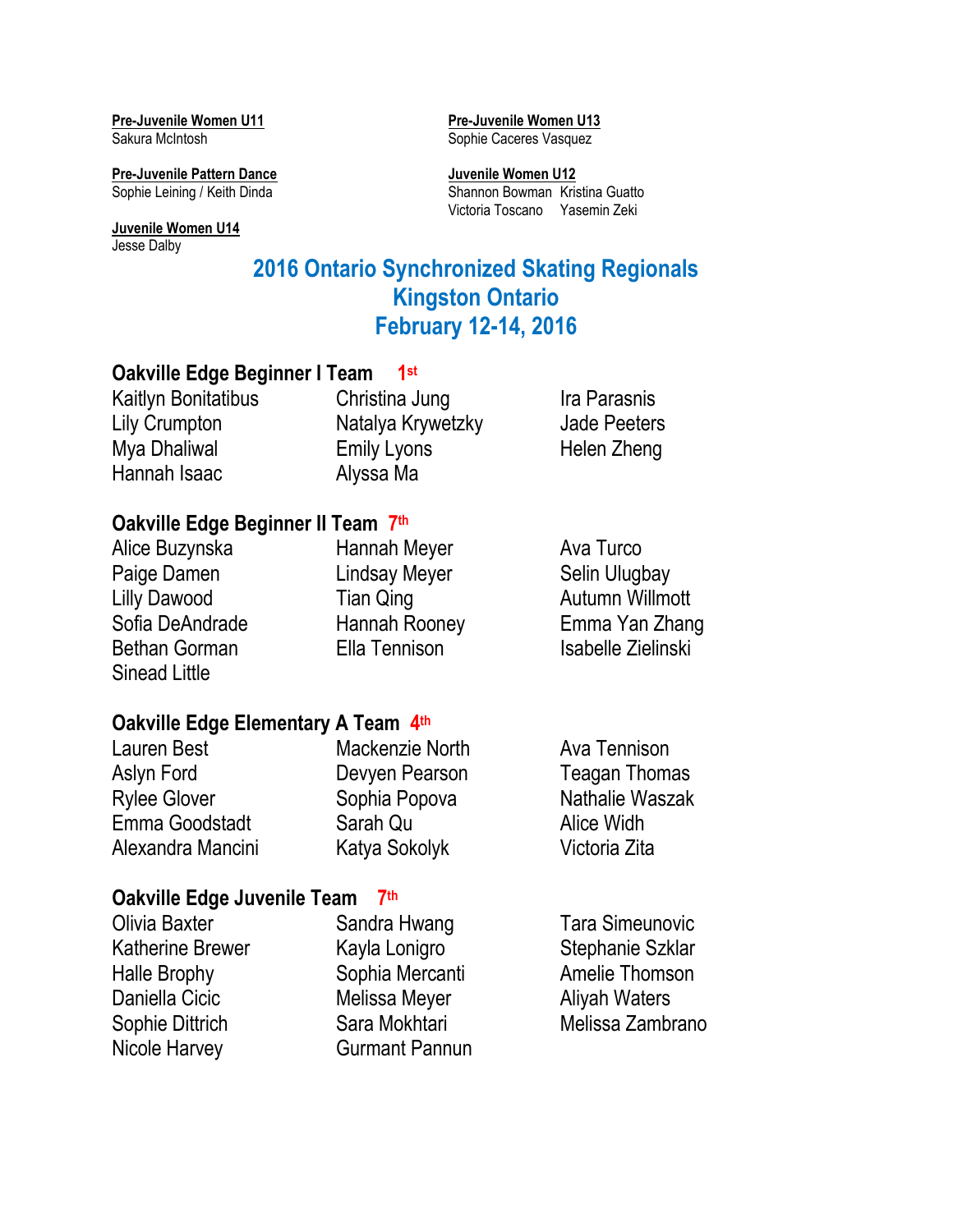## **Oakville Edge Pre-Novice Team 13th**

Mara Mark

Nadia Bhatti **Erin McGillicuddy** Kayla Sapir Elisa Condo Emily Osborne Lauren Szekszer

Shannon Little Sirini Samarasinghe Charlotte Waterhouse

## **Oakville Edge Novice Team 5 th**

Vanessa Alves **Victoria Ivankovic** Sidney Pearson Isabella Castrichini Ashley Keyes Mia Semeniuk Lauren Collett **Kristen McKain** Alexa Shelley Jaime Dalby Victoria Morgado Emilie Swales Madelyn daSilva Quinn Nixon-Goebel Meagan Tiplady Elisa Giuliani Madeleine North Madeline Wright Dominique Greyvenstein

## **Oakville Edge Intermediate Team 3 rd**

Madelyn daSilva **Julia Moro** 

Lauren Bale Daniela Fisico Zdenka Neilson Lauren Collett **Bethan McGarr** lexa Shelley

Crystal Chung Madison McCowan Lesaundra Passifiume Jaime Dalby **Kristen McKain** Casey Smith

## Oakville Edge Open Team 4<sup>th</sup>

Lesley Hamilton **Ingrid Munson** 

Carlie Dixon Gene Jamieson Chelsea O'Donoghue Kristin Fernandes Cia Karahalios Spela Perc Breanne Frankish Justine Lucas Kerri Poag Allie Gadula Christine MacCallum Lindsay Thomas Andrea Gagnon Kimberley MacFarlane Kimberly Yungblut

## **Oakville Edge Adult SYS III Team 11th**

Katherine Calder Susan Hayes Kimberley Sayre Suzanne Clitherow-Payne Tammilyn Leyser Janet Sunohara-Neilson Amber Dinda Lucie Mathieu Jennifer Walsh Nataliya Gorban Carrie Lynn Murray

Maureen Callan Cindy Lee Myelle Schwarz-Fredrickson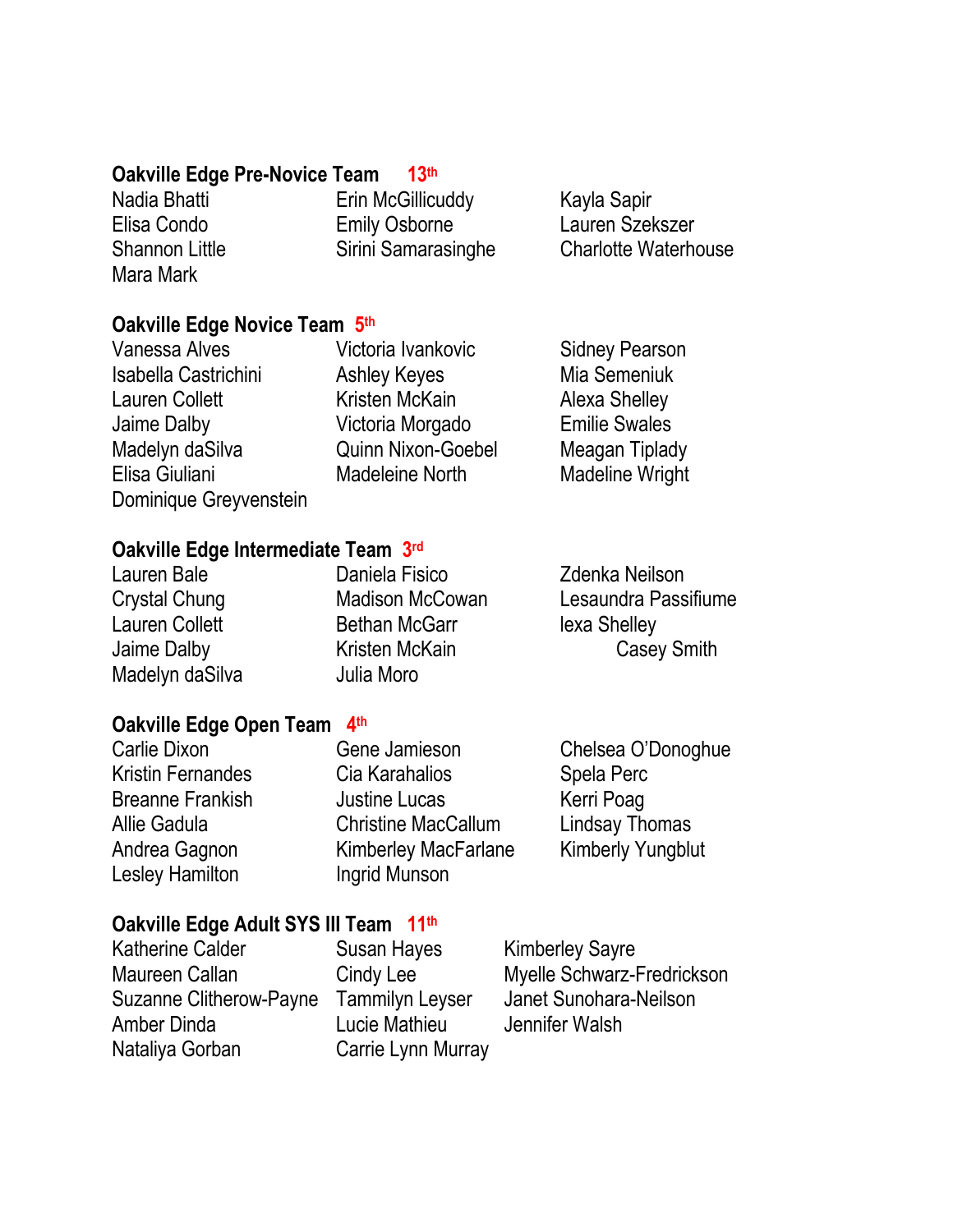## **2016 Four Continents Championships February 16 - 21, 2016**

**Senior Women Short Program Senior Women Freeskate Senior Women Overall**

Alaine Chartrand **7**

**th** Alaine Chartrand **14th** Alaine Chartrand **11th**

## **2016 Skate Canada Synchronized Skating Championships Waterloo Ontario February 19-21, 2016**

### **Oakville Edge Novice Team 7 th**

Vanessa Alves **Victoria Ivankovic** Sidney Pearson Isabella Castrichini Ashley Keyes Mia Semeniuk Lauren Collett **Kristen McKain** Alexa Shelley Jaime Dalby Victoria Morgado Emilie Swales Madelyn daSilva Quinn Nixon-Goebel Meagan Tiplady Elisa Giuliani Madeleine North Madeline Wright Dominique Greyvenstein

## **Oakville Edge Intermediate Team 9 th**

Lauren Bale Daniela Fisico Zdenka Neilson Crystal Chung Madison McCowan Lesaundra Passifiume Lauren Collett **Bethan McGarr** Alexa Shelley Jaime Dalby **Kristen McKain** Casey Smith Madelyn daSilva **Julia Moro** 

## **Oakville Edge Open Team 11th**

Lesley Hamilton **Ingrid Munson** 

Carlie Dixon Gene Jamieson Chelsea O'Donoghue Kristin Fernandes Cia Karahalios Spela Perc Breanne Frankish **International Control** Justine Lucas **Kerri Poag** Allie Gadula Christine MacCallum Lindsay Thomas Andrea Gagnon Kimberley MacFarlane Kimberly Yungblut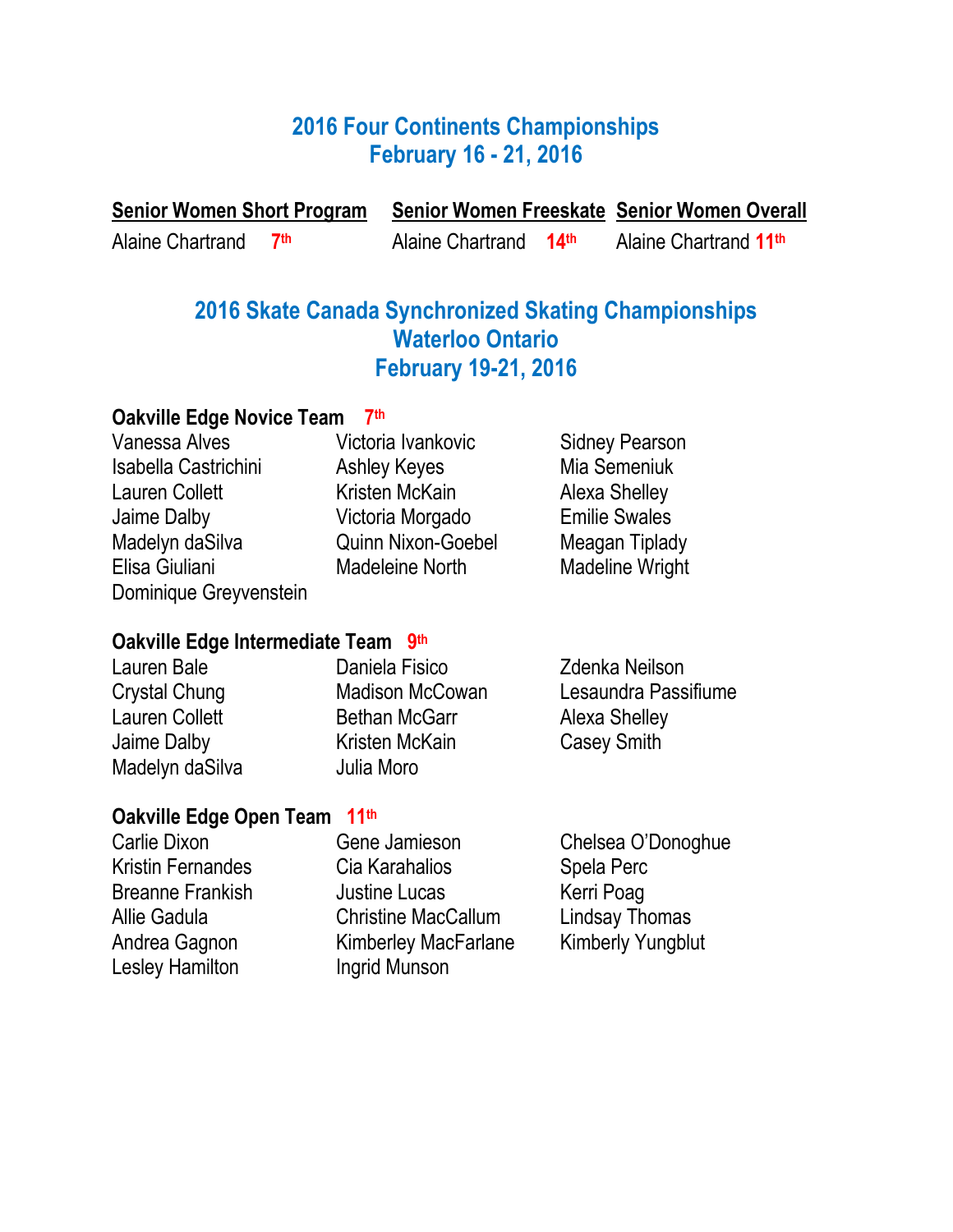## **MARCH MANIA Innisfil Ontario March 4 – 6, 2016**

| STAR 4 Girls U10              |         |                 |                 | STAR 4 Girls U13                        |         |                 |                 |
|-------------------------------|---------|-----------------|-----------------|-----------------------------------------|---------|-----------------|-----------------|
| <b>Brooke Leining Group 2</b> |         | 3 <sub>rd</sub> |                 | Lauren Best Group 1                     |         | 2 <sub>nd</sub> |                 |
| Ava Schriver Group 3          |         | 4 <sup>th</sup> |                 | Natalie Waszak                          | Group 1 |                 | 3 <sub>rd</sub> |
| STAR 4 Girls 013              |         |                 |                 | <b>STAR 5 Boys U13</b>                  |         |                 |                 |
| Sarah Coulter Group 3         |         | 4 <sup>th</sup> |                 | <b>Christian Nainer</b>                 | 1st     |                 |                 |
| <b>STAR 5 Girls 013</b>       |         |                 |                 | <b>Senior Bronze Women Freeskate</b>    |         |                 |                 |
| <b>Tatem Mackey</b>           | Group 1 |                 | 1st             | Evangeline Liao                         | Group 1 |                 | 5 <sup>th</sup> |
| <b>Open Women Freeskate</b>   |         |                 |                 | <b>Senior Silver Solo Pattern Dance</b> |         |                 |                 |
| Michelle Swan                 | Group 1 |                 | 5 <sup>th</sup> | Evangeline Liao                         | 1st     |                 |                 |

**Congratulations also to the following skaters who participated.**

### **STAR 1 Girls Boys STAR 2 Girls Boys**

Sueva Falcone Madeline Atkinson Gabriella Rizzo Ella Blanchette Yvonne Rizzo<br>Cayden Dawson Sophia Trimble Caterina Wu **Cayden Dawson** Cayden Dawson Hannah Meyer **Amy Wang** Lindsay Meyer **Ethem Carlos Zeki** 

### **STAR 3 Girls Boys** Helena Pimentel Astorga Alexandra Mancini Claire Ierullo Kassandra Moses Abigail Jackson Lauren Szekszer Sophie Leining

**Pre-Introductory Intepretive Women STAR 4 Girls U13**

Lauren Collett **Sarah Coulter** Colivia Cestra

### **Oakville Edge Beginner I Team 2** 2<sup>nd</sup>

Kaitlyn Bonitatibus Christina Jung Ira Parasnis Hannah Isaac Alyssa Ma

Lily Crumpton Natalya Krywetzky Jade Peeters Mya Dhaliwal **Emily Lyons** Helen Zheng

## **Oakville Edge Beginner II Team 3 rd**

Paige Damen **Lindsay Meyer** Selin Ulugbay

Alice Buzynska **Hannah Meyer** Ava Turco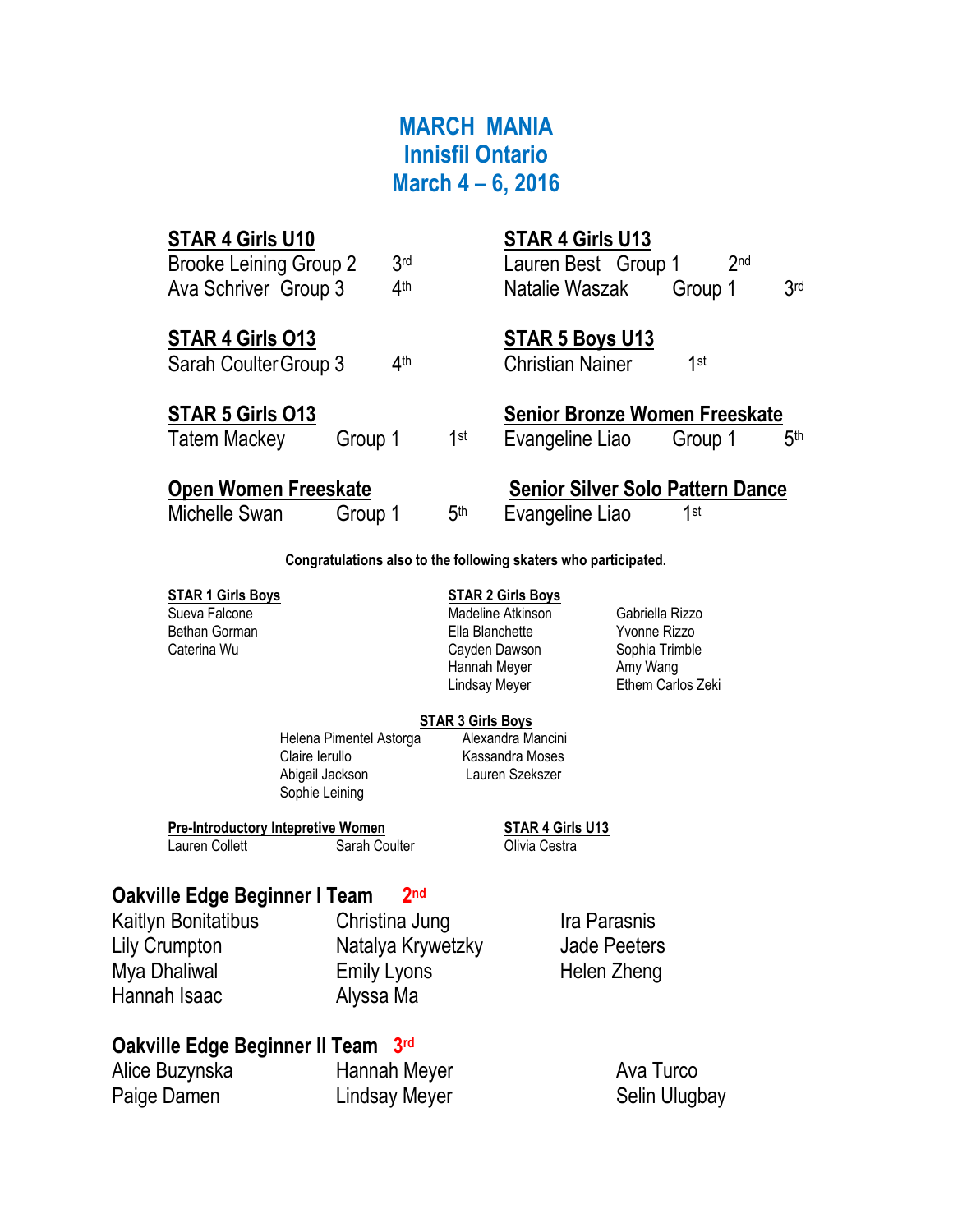Bethan Gorman Ella Tennison Isabelle Zielinski Sinead Little

Lilly Dawood **Tian Qing Autumn Willmott Autumn Willmott** Sofia DeAndrade Hannah Rooney Emma Yan Zhang

## **Oakville Edge Elementary A Team 4th**

| Mackenzie North | Ava Tennison         |
|-----------------|----------------------|
| Devyn Pearson   | <b>Teagan Thomas</b> |
| Sophia Popova   | Nathalie Waszak      |
| Sarah Qu        | Alice Widh           |
| Katya Sokolyk   | Victoria Zita        |
|                 |                      |

### **Oakville Edge Elementary B Team 6 th**

| Shivangi Aggarwal | Logan French     | <b>Raichal Santos</b> |
|-------------------|------------------|-----------------------|
| Sharan Banwait    | Sophie Greenwood | Hannah Swan           |
| Ella Blanchette   | Abigail Jackson  | Sophia Trimble        |
| Jordana Dryburgh  | Mia Lubert       | Vanessa Walter        |
| Julia Faltas      | Kathryn Medeiros |                       |
|                   |                  |                       |

## **Oakville Edge Juvenile Team 5 th**

| Olivia Baxter           | Sandra Hwang          | <b>Tara Simeunovic</b> |
|-------------------------|-----------------------|------------------------|
| <b>Katherine Brewer</b> | Kayla Lonigro         | Stephanie Szklar       |
| Halle Brophy            | Sophia Mercanti       | Amelie Thomson         |
| Daniella Cicic          | Melissa Meyer         | <b>Aliyah Waters</b>   |
| Sophie Dittrich         | Sara Mokhtari         | Melissa Zambrano       |
| Nicole Harvey           | <b>Gurmant Pannun</b> |                        |
|                         |                       |                        |

## **Oakville Edge Pre-Novice Team 3 rd**

Mara Mark

Nadia Bhatti **Erin McGillicuddy** Kayla Sapir Elisa Condo Emily Osborne Lauren Szekszer Shannon Little Sirini Samarasinghe Charlotte Waterhouse

## **Oakville Edge Adult SYS III Team 3 rd**

Katherine Calder Susan Hayes Kimberley Sayre Suzanne Clitherow-Payne Tammilyn Leyser Janet Sunohara-Neilson Amber Dinda Lucie Mathieu Jennifer Walsh Nataliya Gorban Carrie Lynn Murray

Maureen Callan Cindy Lee Myelle Schwarz-Fredrickson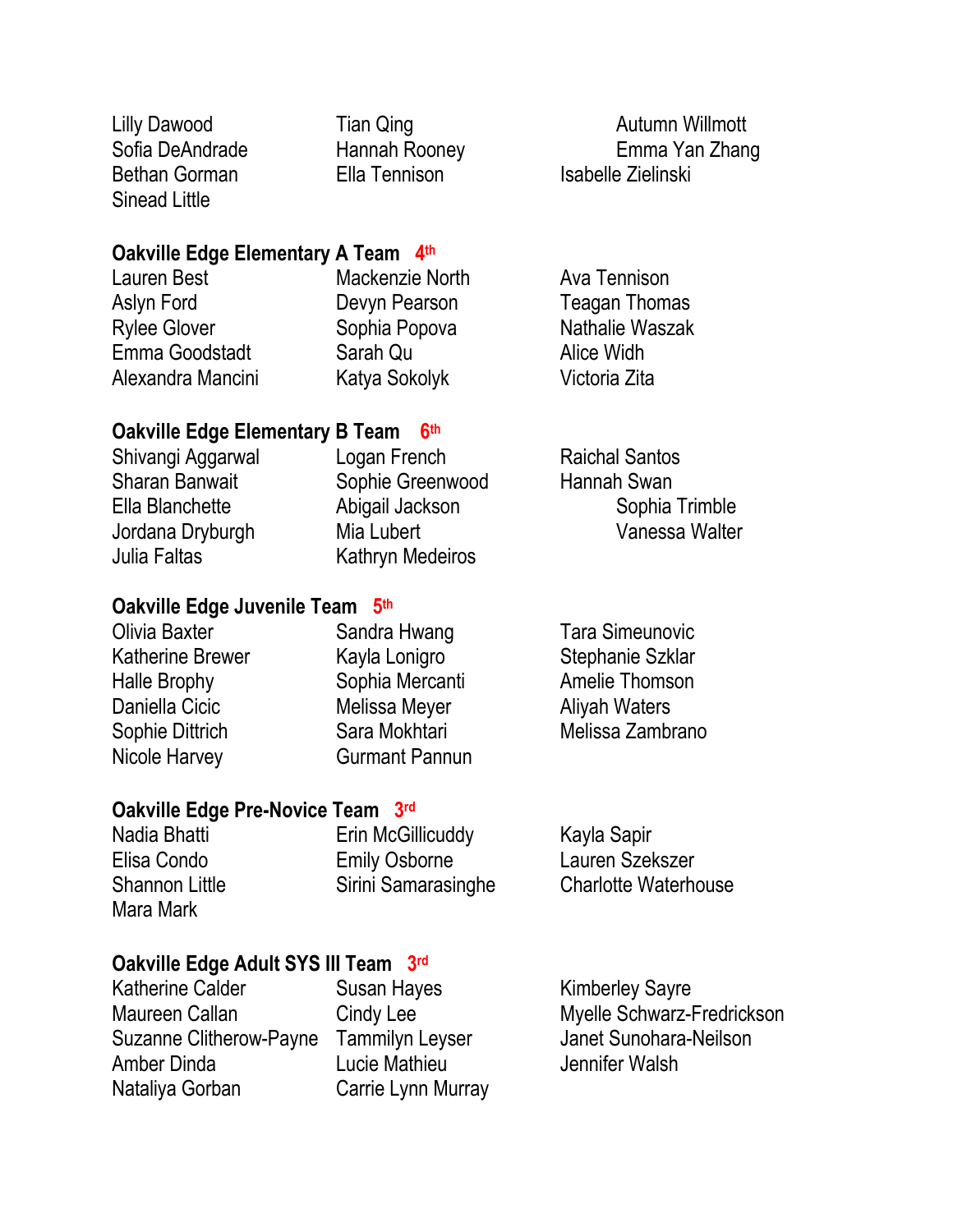## **2016 Skate Ontario Championships March 18-20, 2016**

**STAR 5 Boys U13 STAR 5 Girls O13**

Christian Nainer 3rd

**Senior Silver Women Senior Silver Men** Emily Vandenberg 5<sup>th</sup> Michael Kos 2<sup>nd</sup>

**Pre-Juvenile Men U13 Juvenile Men U12** Joseph Perrier 3rd

**Pre-Juvenile Dance** Ivey Caldwell / Joseph Perrier 3rd Tatem Mackey 1st

Keith Dinda 4th

**Congratulations also to the following skaters who participated.**

Michelle Laplante **Peter-David Sonyak** 

**Senior Silver Women Pre-Juvenile Men U13**

**Pre-Juvenile Dance** Nicole Bolender / Christian Nainer

## **2016 WORLD FIGURE SKATING CHAMPIONSHIPS Boston MA, USA March 28-April 3**

**Ladies Short Program Ladies Free Skating Ladies Overall**

Alaine Chartrand 17<sup>th</sup> Alaine Chartrand 17<sup>th</sup>

## **2016 FUN COMPETITION Thornhill Ontario April 15-17 2016**

Hannah Rooney / Cayden Dawson 1<sup>st</sup> Mckenna Lipsitt 5<sup>th</sup>

**Junior Bronze Dance (Preliminary) STAR 3 Solo Pattern Dance (Preliminary 2)**

## **Junior Bronze Solo Pattern Dance**

| Kirianne Chubb | Group 1 3rd            |  |
|----------------|------------------------|--|
| Jessica Freyke | Group $2 \quad 1^{st}$ |  |

 Ava Grace Smith Group 2 2nd Helena Pimentel Astorga Group 2 4th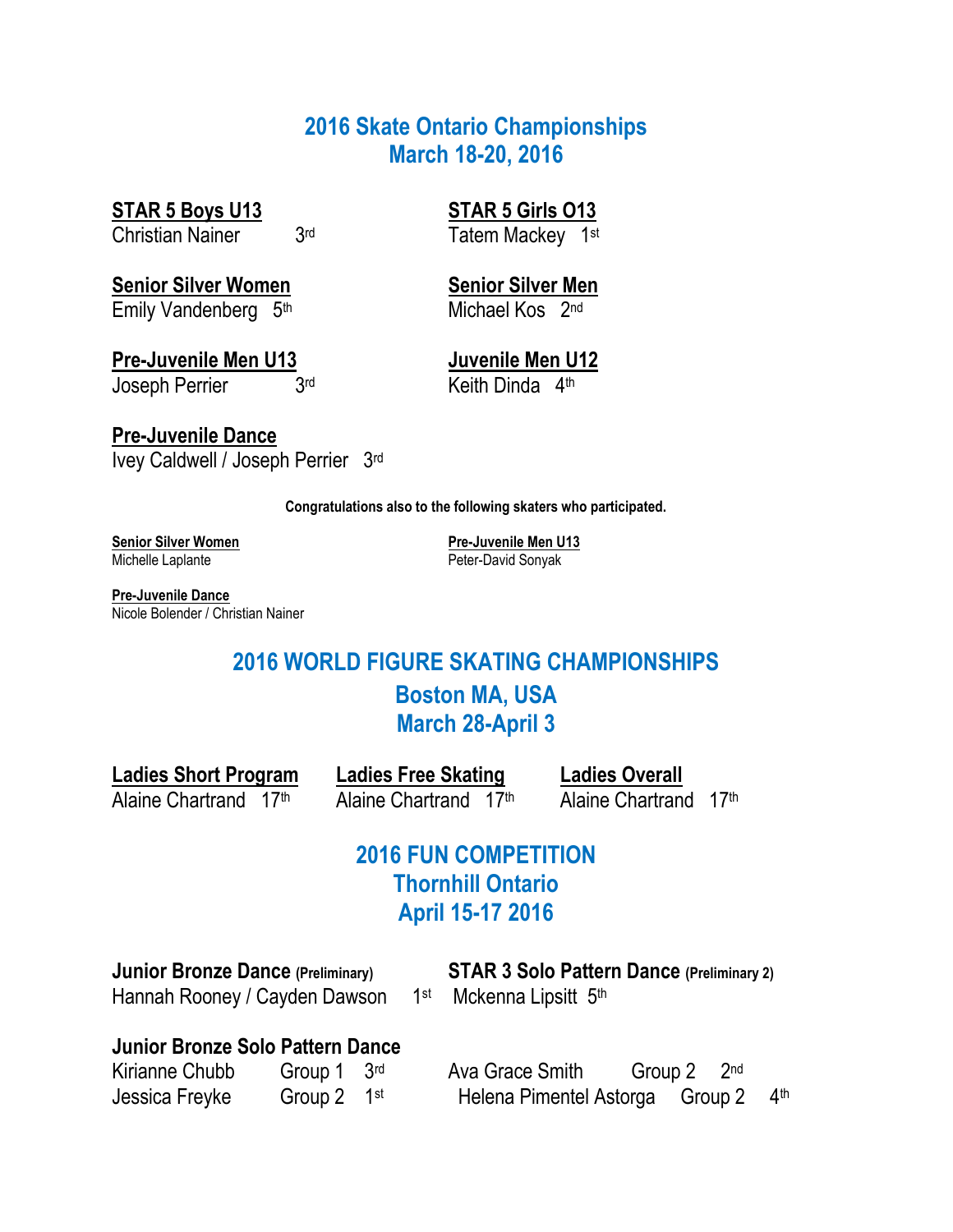## **Senior Silver Solo Pattern Dance Bronze Interpretive Women**

1st

Evangeline Liao 1

Chelsea Lorenz Group 3 3rd

### **Congratulations also to the following skaters who participated.**

**STAR 1**

Sueva Falcone Ella Jensen Bethan Gorman **Justin Tan** 

### **STAR 2**

Paige Damen **Hannah Meyer** Ava Turco Nicholas Freeman **Nicholas Freeman** Lindsay Meyer Zihan (Amy) Wang Sophie Greenwood Malak Soloumah

Daniella Antowan **Mckenna Lipsitt** Hannah Swan

Alice Buzynska **Mia Lubert** Ava Tennison

**STAR 3** Helena Pimentel Astorga **Abigail Jackson** Alexandra Mancini

**Junior Bronze Solo Pattern Dance** Kamryn Harper

**Introductory Interpretive Women Bronze Interpretive Women** Emilie Swales Kaitlyn Chubb

## **SCARBOROUGH SKATE Scarborough Ontario April 22-24 2016**

**STAR 4 Girls (U10) STAR 4 Girls (U13)**

Ava Schriver 1st

Julia Guatto (Gr 2) 2nd

**STAR 5 Girls (U13) STAR 5 Girls (O13)** Sydney Ross  $(Gr 1)$  4<sup>th</sup> Lisa Morkovina  $(Gr 1)$ 

## **Senior Bronze Women Senior Silver Women**

Tatem Mackey (Gr 2) 3rd Michelle Laplante 2nd

**Natalie Waszak (Gr 2)** 5<sup>th</sup>

## **STAR 5 Girls (U10) STAR 5 Boys (U13)**

Christian Nainer 2nd

 $1st$ Samantha Cates (Gr 2) 2<sup>nd</sup>

Isabella Del Villar 3rd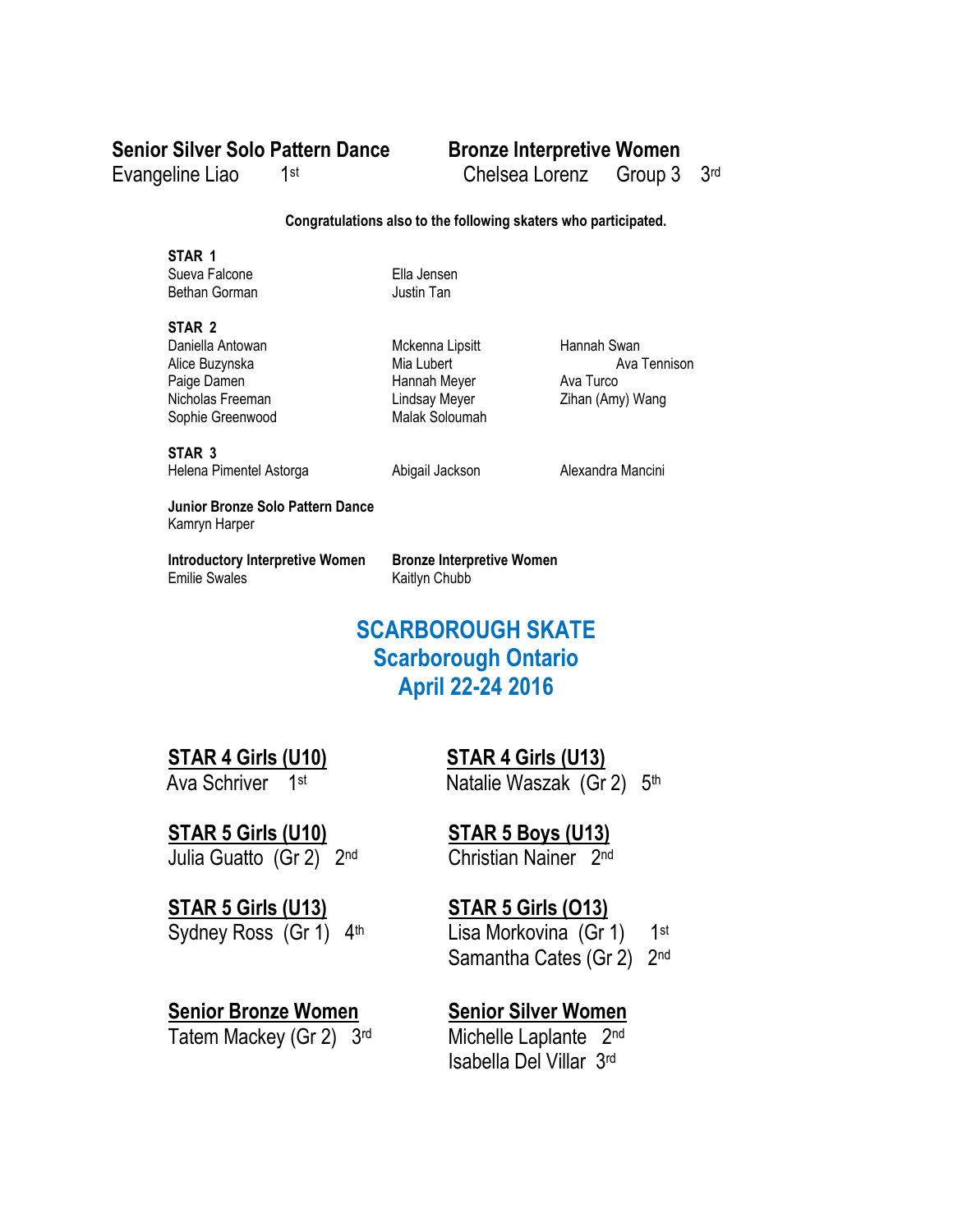Natasha Beaudoin 2nd

## **Gold Women Pre-Novice Women Short Program**

Shelby Sondej (Gr 2) 5th

## **Pre-Novice Women Freeskate Junior Women Freeskate**

Tayler Mackey  $(Gr 3)$  5<sup>th</sup> Emma Dinda 4<sup>th</sup>

## **Senior Women Short Program Bronze Interpretive Women**

Pauline Jo 2<sup>nd</sup> Chelsea Lorenz (Gr 2) 3<sup>rd</sup>

### **Congratulations also to the following skaters who participated.**

### **STAR 2 Girls Boys**

Daniella Antowan **Kamryn Harper** Malak Soloumah Madeline Atkinson Mia Lubert Mia Lubert Ava Turco Cayden Dawson **Hannah Meyer** Lucy Yeo Vivienne Georgiou Lindsay Meyer

### **STAR 3 Girls Boys**

Helena Pimentel Astorga Claire Ierullo Victoria Soares Daniel Chacon Ella Jensen Lauren Szekszer Angela Chang Sophie Leining

### **STAR 4 Girls (U13) STAR 4 Girls (O13)** Olivia Cestra New York Coulter<br>Brooke Leining New York Coulter Sarah Coulter Brooke Leining

Ava Grace Smith

## Nicole Bolender **Meghan Tiplady**

Emma Goodstadt

### **Pre-Juvenile Women (U11) Pre-Juvenile Women (U13)** Caroline Huang Sophie Caceres Vasquez

**Pre-Novice Men Short Program Pre-Novice Women Short Program**

### **Pre-Novice Women Freeskate Novice Women Short Program** Sarah Shelley Julianne Li

# Mina Mircetic **Madison Shaw**

# Julia Wang

**Pre-Introductory Interpretive Women Introductory Interpretive Women**<br>Sarah Coulter **Interpretive Memory Emilie Swales Emilie Swales** 

**STAR 5 Girls (U13) STAR 5 Girls (O13)**

Keith Dinda **Jesse Dalby** Sarah Shelley Tayler Mackey Yasemin Zeki

**Novice Women Freeskate Junior Women Short Program**